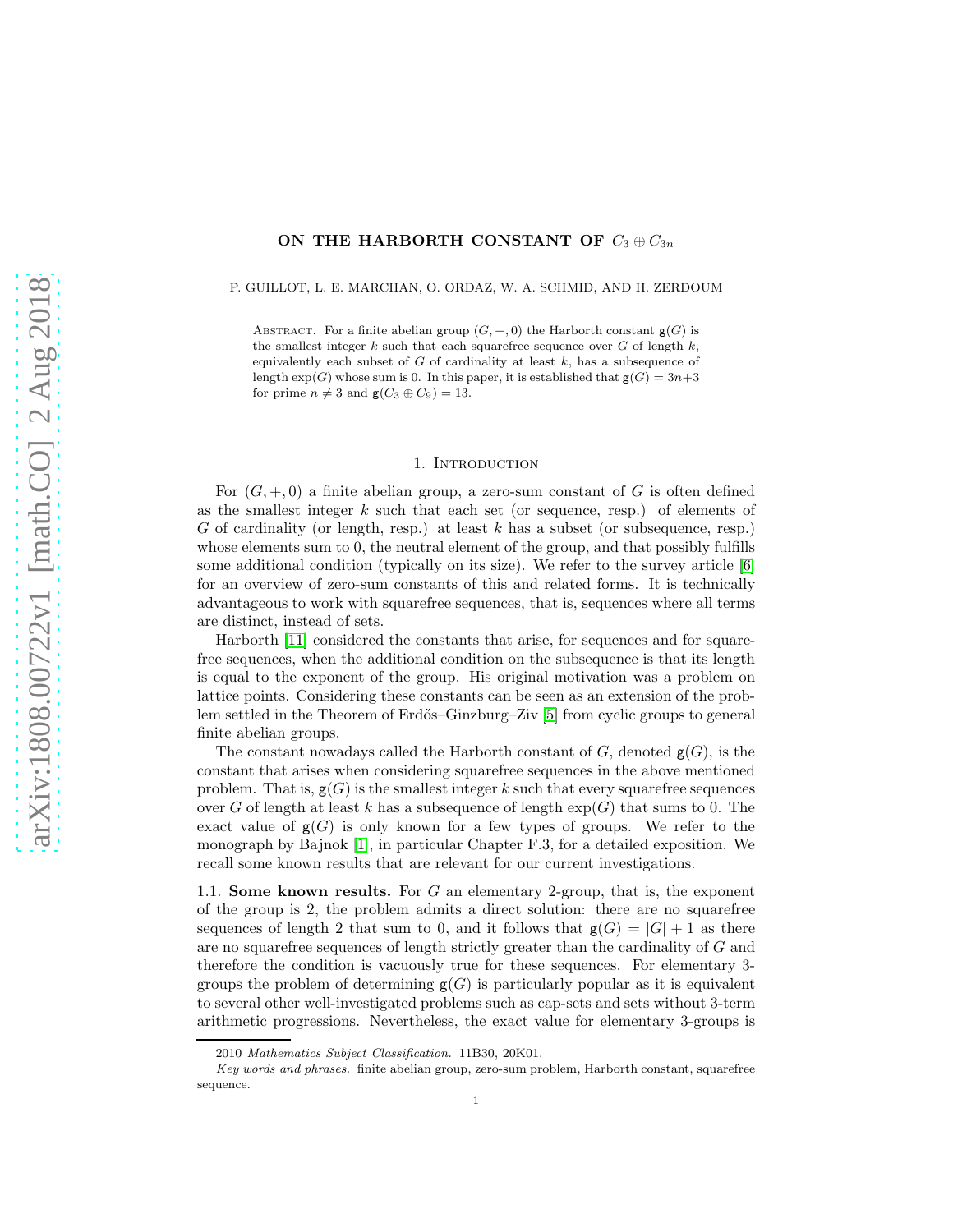only known up to rank 6 (see [\[3\]](#page-15-3) for a detailed overview and [\[15\]](#page-16-1) for the result for rank 6); recently Ellenberg and Gijswijt [\[4\]](#page-15-4), building on the work of Croot, Lev, and Pach [\[2\]](#page-15-5), obtained a major improvement on asymptotic upper bounds for elementary 3-groups.

If G is a cyclic group, then the problem again admits a direct solution: the only squarefree sequence of length exponent is the one containing each element of the group  $G$  and it suffices to check whether the sum of all elements of  $G$  is 0 or not. More concretely, for n a strictly positive integer and  $C_n$  a cyclic group of order n, one has:

$$
\mathsf{g}(C_n) = \begin{cases} n & \text{if } n \text{ is odd} \\ n+1 & \text{if } n \text{ is even} \end{cases}
$$

For groups of rank two the problem of determining  $g(G)$  is wide open. It is know that  $g(C_p \oplus C_p) = 2p - 1$  for prime  $p \ge 47$  and for  $p \in \{3, 5, 7\}$ . The latter is due to Kemnitz [\[12\]](#page-16-2), the former due to Gao and Thangadurai [\[8\]](#page-15-6), with an additional minor improvement from the original  $p \geq 67$  to  $p \geq 47$  in [\[7\]](#page-15-7). Furthermore, Gao and Thangadurai [\[8\]](#page-15-6) determined  $g(C_4 \oplus C_4) = 9$  and then made the following conjecture:

$$
\mathsf{g}(C_n \oplus C_n) = \begin{cases} 2n - 1 & \text{if } n \text{ is odd} \\ 2n + 1 & \text{if } n \text{ is even} \end{cases}
$$

Moreover, Ramos and some of the present authors [\[14\]](#page-16-3) determined the value for groups of the form  $C_2 \oplus C_{2n}$ :

$$
\mathsf{g}(C_2 \oplus C_{2n}) = \begin{cases} 2n+3 & \text{if } n \text{ is odd} \\ 2n+2 & \text{if } n \text{ is even} \end{cases}
$$

Finally, Kiefer [\[13\]](#page-16-4) (also see [\[1,](#page-15-2) Proposition F.104]) showed that  $g(C_3 \oplus C_{3n}) \ge$  $3n + 3$  for  $n \geq 2$ , which for n odd, is larger by one then what might be expected (we refer to Section [3.1](#page-4-0) for further details).

1.2. **Main result.** In the current paper, we determine  $g(C_3 \oplus C_{3n})$  when n is a prime number. It turns out that the bound by Kiefer is usually sharp, yet there is one exception, namely  $n = 3$ . Specifically, we will show:

$$
\mathsf{g}(C_3 \oplus C_{3n}) = \begin{cases} 3n+3 & \text{if } n \neq 3 \text{ is prime} \\ 3n+4 & \text{if } n = 3 \end{cases}
$$

The proof makes use of various addition theorems, namely the Theorems of Cauchy– Davenport, Dias da Silva–Hamidoune, and Vosper. These are applied to 'projections' of the set to the subgroup  $C_n$  of  $C_3 \oplus C_{3n}$ . This is a reason why our investigations are limited to groups where  $n$  is prime. We also obtain some results by computational means. In particular, we confirm the conjecture by Gao and Thangadurai that we mentioned above for  $C_6 \oplus C_6$ .

# 2. Preliminaries

<span id="page-1-0"></span>The notation used in this paper follows [\[9\]](#page-15-8). We recall some key notions and results. For  $a, b \in \mathbb{R}$  the interval of *integers* is denoted by [a, b], that is, [a, b] =  $\{z \in \mathbb{Z} : a \leq z \leq b\}$ . A cyclic group of order *n* is denoted by  $C_n$ .

Let  $G$  be a finite abelian group; we use additive notation. There are uniquely determined non-negative integers r and  $1 < n_1 \mid \cdots \mid n_r$  such that  $G \cong C_{n_1} \oplus \cdots \oplus$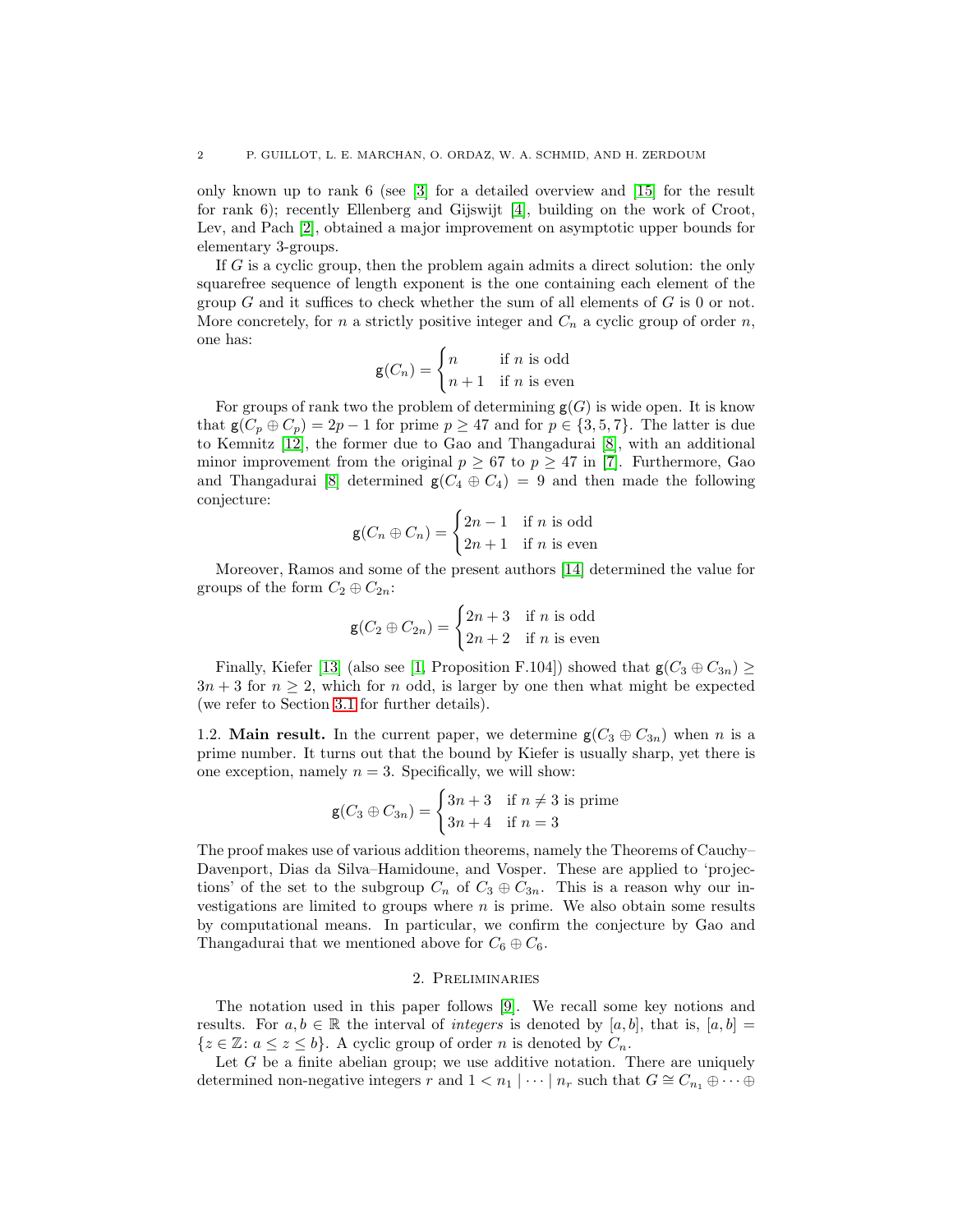$C_{n_r}$ . The integer r is called the rank of G. Moreover, if  $|G| > 1$ , then  $n_r$  is the exponent of G, denoted  $exp(G)$ ; for a group of cardinality 1 the exponent is 1.

A sequence over  $G$  is an element of the free abelian monoid over  $G$ . Multiplicative notation is used for this monoid and its neutral element, the empty sequence, is denoted by 1. That is, for S a sequence over G, for each  $g \in G$  there exists a unique non-negative integer  $v_g$  such that  $S = \prod_{g \in G} g^{v_g}$ ; we call  $v_g$  the multiplicity of g in S. For each sequence S over G there exist not necessarily distinct  $g_1, \ldots, g_\ell$  in G such that  $S = g_1 \dots g_\ell$ ; these elements are determined uniquely up to ordering. The sequence S is called squarefree if  $v_g \leq 1$  for each G, equivalently, all the  $g_i$  are distinct.

The length of S is  $\ell = \sum_{g \in G} v_g$ ; it is denoted by  $|S|$ . The sum of S is  $\sum_{i=1}^{\ell} g_i = \sum_{g \in G} v_g g$ ; it is denoted by  $\sigma(S)$ . The support of the sequence S, denoted supp(S), is the set of elements appearing in S, that is,  $\text{supp}(S) = \{g \in G: v_g > 0\}$ . A subsequence of  $S$  is a sequence  $T$  that divides  $S$  in the monoid of sequences, that is  $T = \prod_{i \in I} g_i$  for some  $I \subset [1, \ell]$ . Moreover,  $T^{-1}S$  denotes the sequence fulfilling  $(T^{-1}S)T = S.$ 

Let  $G$  and  $G'$  be two groups and let  $f$  be a map from  $G$  to  $G'$ . We denote by  $f$  also the homomorphic extension of  $f$  to the monoid of sequences, that is, if  $S = g_1 \dots g_\ell$  is a sequence over G, then  $f(S) = f(g_1) \dots f(g_\ell)$  is a sequence over G'. Note that  $|S| = |f(S)|$  always holds, even if the map f is not injective. This highlights a difference between working with sequences and working with sets. The image of a squarefree sequence might not be squarefree anymore, but it always has the same length as the original sequence. By contrast, for  $A \subset G$  a subset  $f(A) = \{f(a): a \in A\}$  can have a cardinality strictly smaller than A.

If f is a group homomorphism, then  $\sigma(f(S)) = f(\sigma(S))$ . In particular, if f is an isomorphism, then S has a zero-sum subsequence of length k if and only if  $f(S)$ has a zero-sum subsequence of length k. Moreover, for  $g \in G$  and  $S = g_1 \dots g_l$ , the sequence  $(g + g_1) \dots (g + g_\ell)$  is denoted by  $g + S$ . Note that S has a zero-sum subsequence of length  $exp(G)$  if and only if  $g + S$  has a zero-sum subsequence of length  $\exp(G)$ .

The set  $\Sigma(S) = {\sigma(T) : 1 \neq T \mid S}$  is the set of (nonempty) subsums of S. A sequence is called zero-sum free if  $0 \notin \Sigma(S)$ . Moreover, for a non-negative integer h, let  $\Sigma_h(S) = \{\sigma(T) : T \mid S \text{ with } |T| = h\}$  denote the set of h-term subsums. These notations are also used for sets with the analogous meaning.

Using this notation the definition of the Harborth constant can be stated as follows:  $g(G)$  is the smallest integer k such that for each squarefree sequence S over G with length  $|S| \geq k$  one has  $0 \in \Sigma_{\exp(G)}(S)$ . We also need the Davenport constant  $D(G)$ , which is defined as the smallest integer k such that for each sequence S over G with length  $|S| \geq k$  one has  $0 \in \Sigma(S)$ .

Let A and B be subsets of G. Then  $A+B$  denotes the set  $\{a+b : a \in A, b \in B\},\$ called the sumset of A and B; moreover  $A\widehat{+}B$  denotes the set  $\{a+b\colon a\in A, b\in A\}$  $B, a \neq b$ , called the restricted sumset of A and B. Note that  $A + A = \Sigma_2(A)$ .

We recall some well-known results on set-addition in cyclic groups of prime order. We start with the classical Theorem of Cauchy–Davenport (see for example [\[10,](#page-15-9) Theorem 6.2]).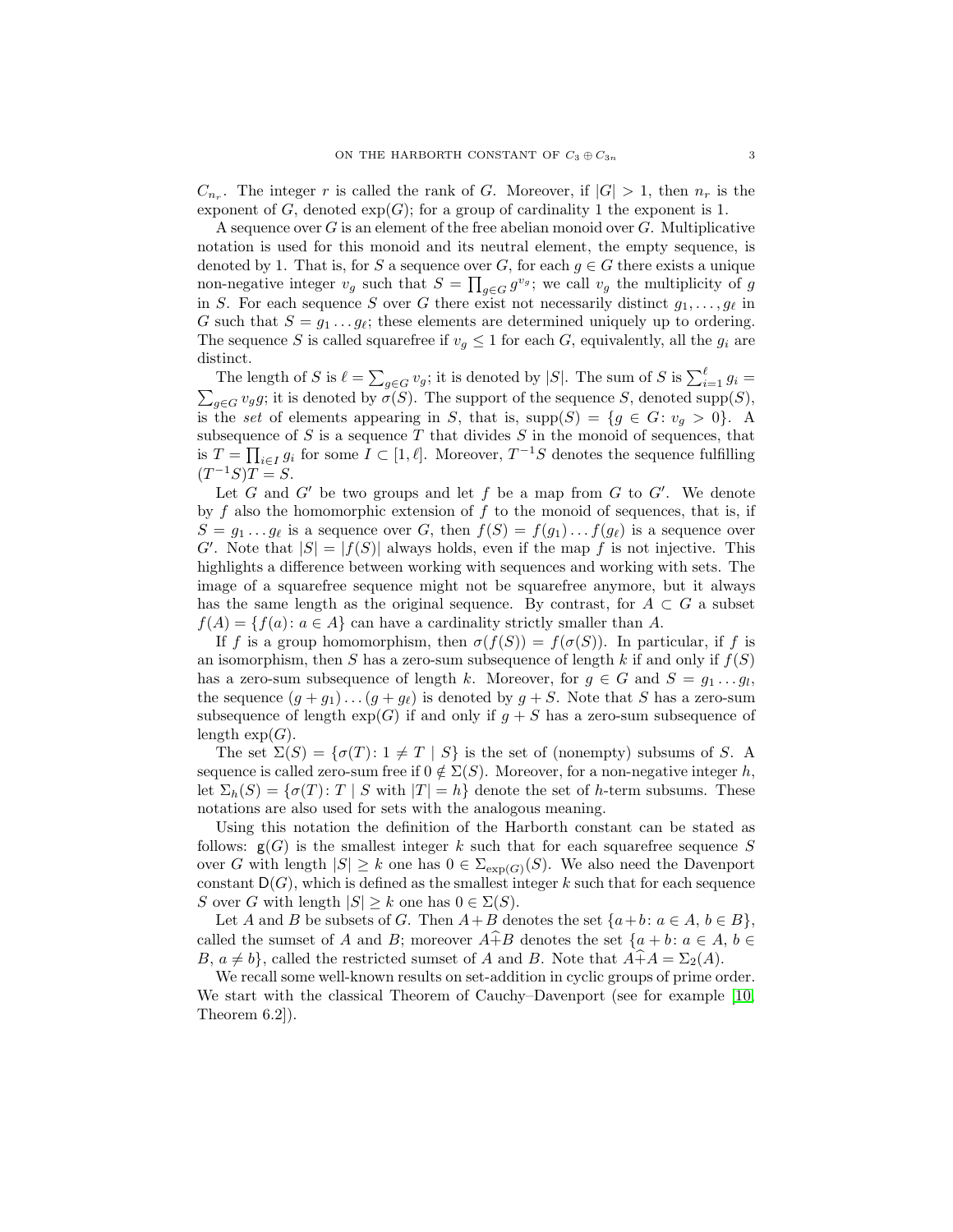<span id="page-3-0"></span>**Theorem 2.1** (Cauchy–Davenport). Let p be a prime number and let  $A, B \subset C_p$ be non-empty sets, then:

$$
|A + B| \ge \min\{p, |A| + |B| - 1\}
$$

This yields immediately that for non-empty sets  $A_1, \ldots, A_h \subset C_p$  one has:

$$
|A_1 + \dots + A_h| \ge \min\{p, \sum_{i=1}^h |A_i| - (h-1)\}
$$

The associated inverse problem, that is, the characterization of sets where the bound is sharp, is solved by the Theorem of Vosper (see for example [\[10,](#page-15-9) Theorem  $8.1$ ]).

<span id="page-3-2"></span>**Theorem 2.2** (Vosper). Let p be a prime number and let  $A, B \subset C_p$ . Suppose that  $|A|, |B| \geq 2$  and  $|A + B| = |A| + |B| - 1$ .

- If  $|A + B| \leq p-2$ , then A and B are arithmetic progressions with common difference, that is there is some  $d \in C_p$  and there are  $a, b \in C_p$  such that  $A = \{a + id : i \in [0, |A| - 1]\}$  and  $B = \{b + id : i \in [0, |B| - 1]\}.$
- If  $|A + B| = p 1$ , then  $A = \{c a : a \in C_p \setminus B\}$  for some  $c \in C_p$ .

We also need the analogue of the Theorem of Cauchy–Davenport for restricted set addition. It is called the Theorem of Dias da Silva–Hamidoune (see for example [\[10,](#page-15-9) Theorem 22.5]).

<span id="page-3-1"></span>**Theorem 2.3** (Dias da Silva–Hamidoune). Let p be a prime number. Let  $A \subset C_p$ be a non-empty subset and let  $h \in [1, |A|]$ . Then:

$$
|\Sigma_h(A)| \ge \min\{p, h(|A| - h) + 1\}
$$

We end this section with two technical lemmas. The first asserts that, except for some corner-cases, the difference of an arithmetic progression in a cyclic group of prime order is, up to sign, uniquely determined. We include a proof as we could not find a suitable reference.

<span id="page-3-3"></span>**Lemma 2.4.** Let  $p \geq 5$  be a prime number and let  $A \subset C_p$  be a set such that  $|A| = k$  with  $2 \leq k \leq p-2$ . Assume that A is an arithmetic progression, that is, there are some  $r, a \in C_p$ , such that  $A = \{a + ir : i \in [0, k-1]\}$ . The difference r is determined uniquely up to sign, that is, if there are some  $s, b \in C_p$  such that  $A = \{b + is : i \in [0, k - 1]\},\$  then  $s \in \{r, -r\}.$ 

*Proof.* Since A is an arithmetic progression with difference  $r$  if and only if the the complement of  $A$  in  $C_p$  is an arithmetic progression with difference  $r$ , we can assume that  $|A| \leq \frac{p-1}{2}$ . Let e be some non-zero element of  $C_p$ .

As the problem is invariant under affine transformations, we can assume without loss of generality that  $A = \{0, e, 2e, \ldots, (k-1)e\}$ . Suppose for a contradiction that  $A = \{a + ir : i \in [0, k-1]\}$  with  $a, r \in C_p$  and  $r \notin \{e, -e\}$ . Without loss of generality we can assume that  $r = r'e$  with  $r' \in [2, \frac{p-1}{2}]$ .

As

$$
k-1 < k-1 + r' \le \frac{p-1}{2} + \frac{p-1}{2} - 1 = p - 2 < p,
$$

it follows that  $(k-1)e + r \notin A$ . It follows that  $(k-1)e$  is also the last element of the arithmetic progression A when represented with respect to the difference  $r$ . That is,  $(k-1)e = a + (k-1)r$ .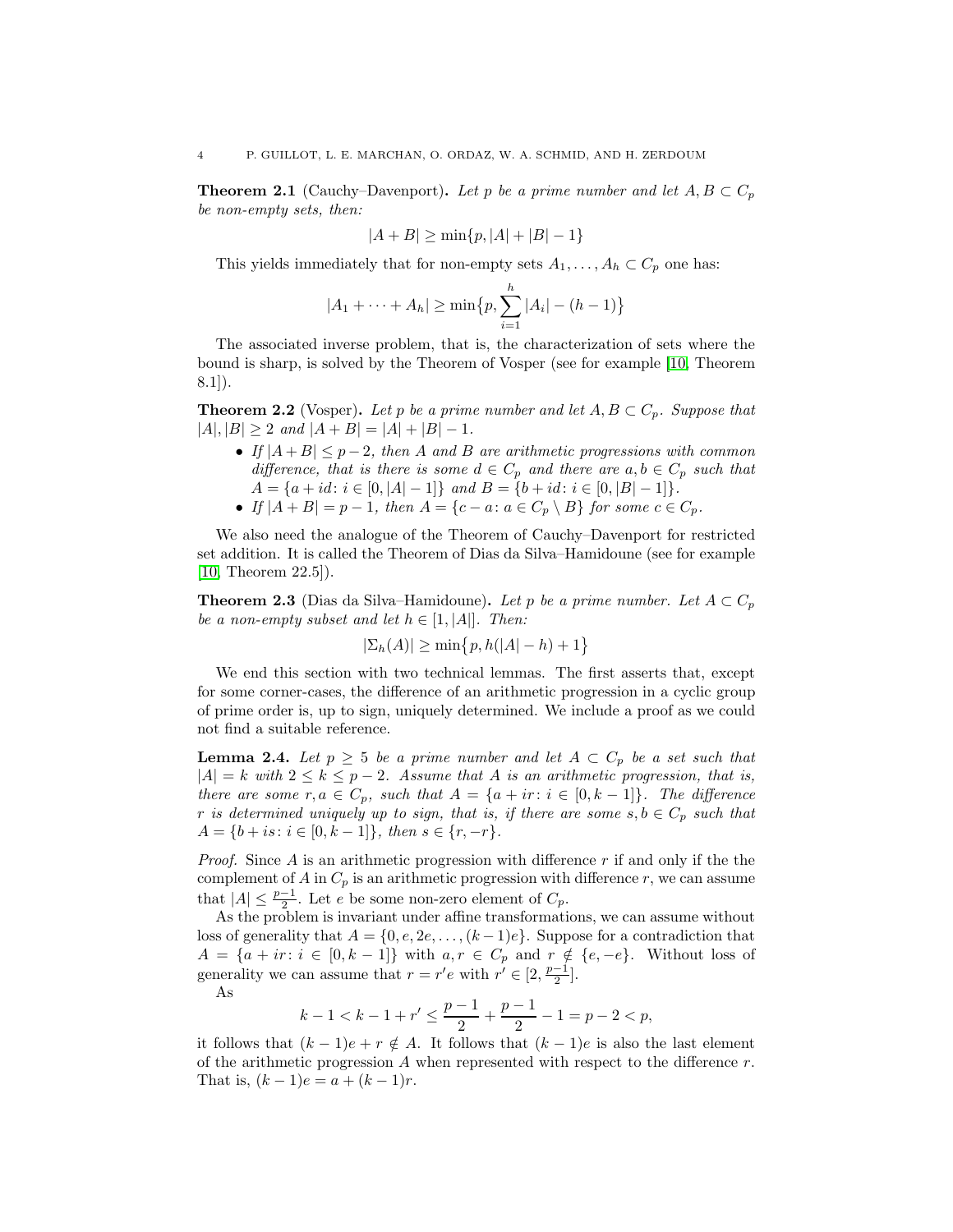The same reasoning shows that, when removing the element  $(k-1)e$  from A then  $(k-2)e$  is the last element of arithmetic progression  $A \setminus \{(k-1)e\}$  both with respect to the difference r and e. Consequently,  $(k-2)e + r = (k-1)e$ . Thus,  $r = e$ .

When trying to establish the existence of zero-sum subsequences whose length is close to that of the full sequence, it can be advantageous to work instead with the few elements of the sequence not contained in the putative subsequence. We formulate the exact link in the lemma below.

<span id="page-4-2"></span>**Lemma 2.5.** Let G be a finite abelian group. Let  $0 \leq r \leq k$ . The following statements are equivalent.

- Every squarefree sequence  $S$  over  $G$  of length  $k$  has a subsequence  $R$  of length r with  $\sigma(S) = \sigma(R)$ .
- Every squarefree sequence  $S$  over  $G$  of length  $k$  has a zero-sum subsequence T of length  $k - r$ .

*Proof.* Let S be a squarefree sequence of length k. Now, let R be a subsequence of length r with  $\sigma(R) = \sigma(S)$ . Then the sequence  $T = R^{-1}S$  is a sequence of length k – r with sum  $\sigma(S) - \sigma(R) = 0$ . Conversely, let T be a zero-sum subsequence of length  $k - r$ . Then the sequence  $R = T^{-1}S$  is a sequence of length  $k - (k - r) = r$ with sum  $\sigma(R) = \sigma(S) - \sigma(T) = \sigma(S)$ .

#### 3. Main result

As mentioned in the introduction our main result is the exact value of the Harborth constant for groups of the form  $C_3 \oplus C_{3n}$  where *n* is prime.

<span id="page-4-3"></span>**Theorem 3.1.** Let  $p$  be a prime number. Then

$$
\mathsf{g}(C_3 \oplus C_{3p}) = \begin{cases} 3p+3 & \text{for } p \neq 3 \\ 3p+4 & \text{for } p = 3 \end{cases}
$$

We start by establishing that those values are lower bounds for the Harborth constant. Then, we establish the existences of the zero-sum subsequences that we need under under several additional assumptions on the sequences. Finally, we combine all these results.

<span id="page-4-0"></span>3.1. Lower bounds. In this section we establish lower bounds for the Harborth constant. We start with a general lemma. An interesting aspect of this lemma is that it mixes constants for squarefree sequences and sequences; it improves the result [\[14,](#page-16-3) Lemma 3.2], where instead of the Davenport constant the Olson constant was used.

<span id="page-4-1"></span>**Lemma 3.2.** Let  $G_1, G_2$  be finite abelian groups with  $\exp(G_2) | \exp(G_1)$ . Then

$$
g(G_1 \oplus G_2) \ge g(G_1) \oplus D(G_2) - 1.
$$

*Proof.* Let  $S_1$  be a squarefree sequence over  $G_1$  of length  $g(G_1) - 1$  that has no zero-sum subsequence of length  $\exp(G_1)$ . Let  $S'_2$  be a sequence over  $G_2$  of length  $\mathsf{D}(G_2) - 1$  that has no zero-sum subsequence. Suppose  $S'_2 = \prod_{g \in G_2} g^{v_g}$ . Since  $S'_2$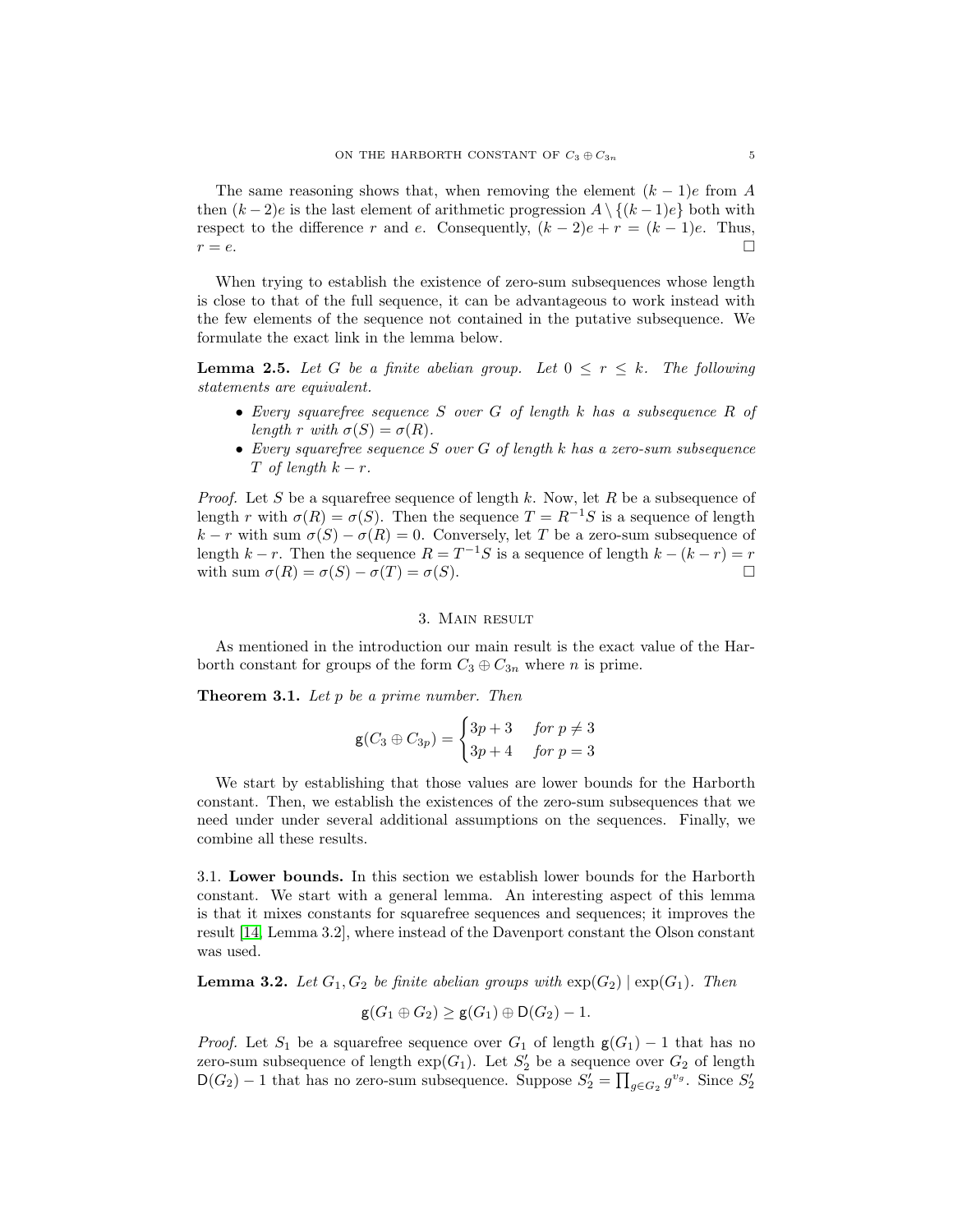is zero-sumfree  $v_q < \exp(G_2) \le \exp(G_1)$  for each  $g \in G_2$ . Let  $\{h_1, \ldots, h_{\exp(G_1)-1}\}\$ be distinct elements in  $G_1$ , and let

$$
S_2 = \prod_{g \in G_2} \left( \prod_{i=1}^{v_g} (g + h_i) \right).
$$

Then,  $S_2$  is a squarefree zero-sum free sequence over  $G_1 \oplus G_2$ . To show our claim, it suffices to show that  $S_1S_2$  has no zero-sum subsequence of length  $\exp(G_1 \oplus G_2)$ . Assume to the contrary that  $T \mid S_1 S_2$  is a zero-sum subsequence of length  $\exp(G_1 \oplus$  $G_2$ ). Let  $T = T_1 T_2$  with  $T_i | S_i$ . Since  $\exp(G_1 \oplus G_2) = \exp(G_1)$ , it follows that T is not a subsequence of  $S_1$ , that is,  $T_2$  is not the empty sequence. Let

$$
\pi\colon\begin{cases} G &\to G_2\\ g=g_1+g_2&\mapsto g_2\end{cases}
$$

where  $g_i \in G_i$  is the unique elements such that  $g = g_1 + g_2$ , in other words it is the projection on  $G_2$ . Since  $\sigma(\pi(T_1)) = 0$ , it follows that  $\sigma(\pi(T_2)) = 0$ . Yet this is a contradiction, as  $\pi(T_2)$  is a non-empty zero-sum subsequence of  $S'_2$ , while by assumption  $S'_2$  has no non-empty zero-sum subsequence.

Using this lemma in combination with the result for cyclic groups, yields the following bound, which is given in [\[1,](#page-15-2) Proposition F.102].

<span id="page-5-0"></span>**Lemma 3.3.** Let  $n_1, n_2$  be strictly positive integers with  $n_1 | n_2$ . Then

$$
\mathsf{g}(C_{n_1} \oplus C_{n_2}) \ge \begin{cases} n_1 + n_2 - 1 & \text{if } n_2 \text{ is odd} \\ n_1 + n_2 & \text{if } n_2 \text{ is even} \end{cases}.
$$

In particular,

$$
\mathsf{g}(C_3 \oplus C_{3n}) \ge \begin{cases} 3n+2 & \text{if } n \text{ is odd} \\ 3n+3 & \text{if } n \text{ is even} \end{cases}.
$$

*Proof.* By Lemma [3.2](#page-4-1) we have  $g(C_{n_1} \oplus C_{n_2}) \ge g(C_{n_2}) \oplus D(C_{n_1}) - 1$ . The claim follows using that

$$
\mathsf{g}(C_{n_2}) = \begin{cases} n_2 & \text{if } n_2 \text{ is odd} \\ n_2 + 1 & \text{if } n_2 \text{ is even} \end{cases}
$$

and  $D(C_{n_1}) = n_1$  (see, e.g., [\[10,](#page-15-9) Theorem 10.2]). The claim for  $C_3 \oplus C_{3n}$  is a direct consequence.

The bound for  $g(C_3 \oplus C_{3n})$  can be improved for odd n. This was initially done by Kiefer [\[13\]](#page-16-4) (also see [\[1,](#page-15-2) Proposition F.104]). We include the argument, as our construction is slightly different.

<span id="page-5-1"></span>**Lemma 3.4.** Let  $G = C_3 \oplus C_{3n}$  with an integer  $n \geq 2$ . Then  $g(G) \geq 3n + 3$ .

Proof. To prove this lemma, it suffices to give an example of a squarefree sequence of length  $3n+2$  that does not admit a zero-sum subsequence of length  $exp(G) = 3n$ . Let  $G = \langle e_1 \rangle \oplus \langle e_2 \rangle$  with  $\text{ord}(e_1) = 3$  and  $\text{ord}(e_2) = 3n$ . Let  $\pi'$  and  $\pi''$  denote the usual maps  $\pi' : G \to \langle e_1 \rangle$  and  $\pi'' : G \to \langle e_2 \rangle$ .

Further, let  $T_1 = \prod_{g \in \langle e_2 \rangle \setminus \{0, -e_2, e_2\}} (e_1 + g)$  and  $T_2 = 0(e_2)(2e_2)(3e_2)(-6e_2)$ . Then  $T = T_1T_2$  is a squarefree sequence and  $|T| = 3n - 3 + 5 = 3n + 2$ .

To obtain the claimed bound, it suffices to assert that T does not have a zerosum subsequence of length  $3n$ . Assume for a contradiction that T has a zero-sum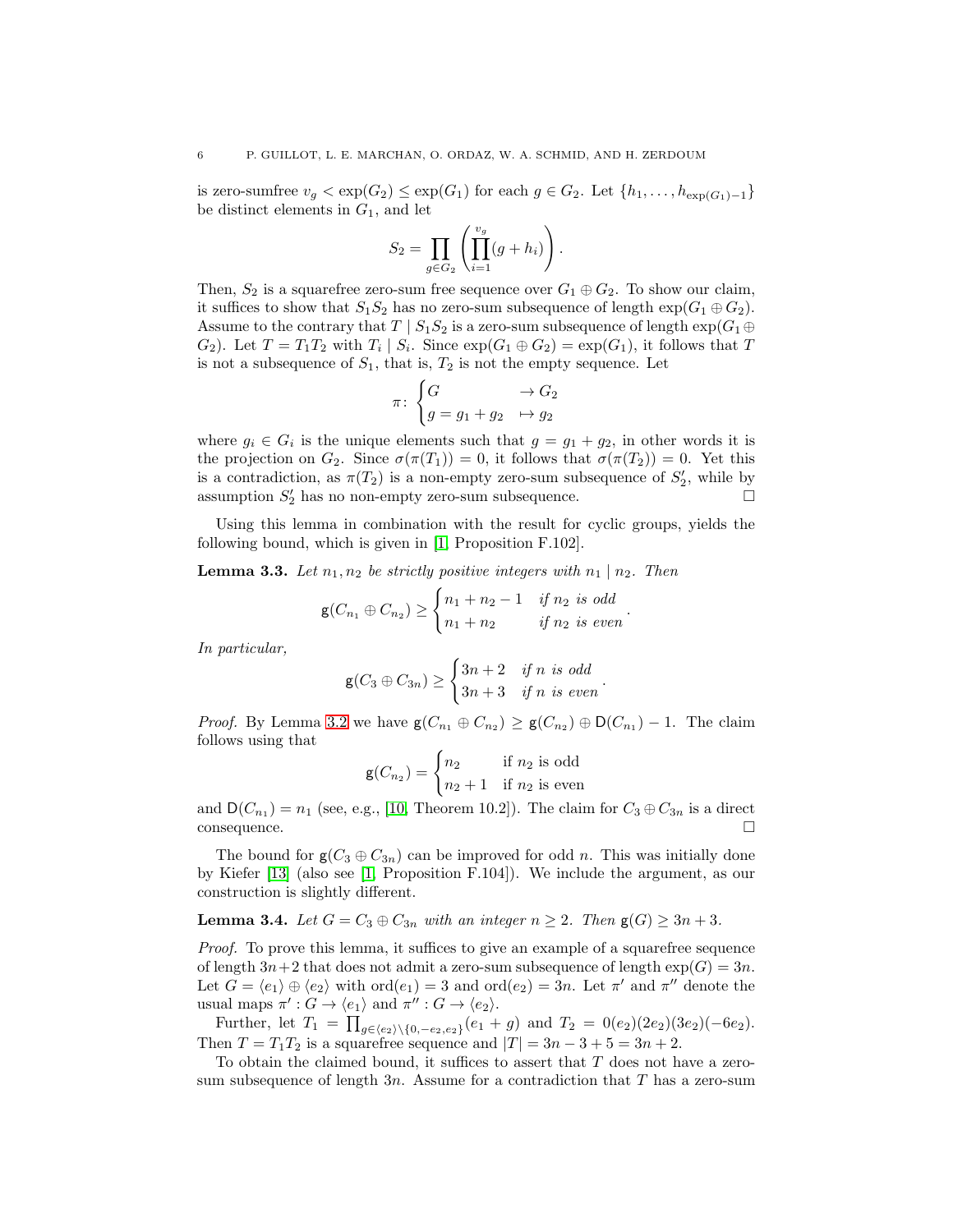subsequence R of length 3n. Clearly, one has  $\sigma(\pi'(R)) = \sigma(\pi''(R)) = 0$ . Let  $R = R_1 R_2$  with  $R_1 | T_1$  and  $R_2 | T_2$ . Note that  $\sigma(\pi'(R)) = \sigma(\pi'(R_1)) = |R_1| e_1$ . Consequently, as  $\sigma(\pi'(R)) = 0$  it is necessary that 3 divides  $|R_1|$ . Moreover to obtain  $|R| = 3n$  it is necessary that  $3n - 5 \leq |R_1| \leq 3n - 3$ . It follows that  $|R_1| = 3n - 3$ , that is,  $R_1 = T_1$ . Consequently  $|R_2| = 3$ .

Now,  $\sigma(\pi'(R_1)) = |R_1|e_1 = 0$ . Furthermore

$$
\sigma(\pi''(R_1)) = \sum_{h \in \langle e_2 \rangle \backslash \{-e_2, e_2, 0\}} h = \Bigl(\sum_{h \in \langle e_2 \rangle} h\Bigr) - (-e_2 + e_2 + 0),
$$

which is also equal to 0, since the sum of all elements of the cyclic group  $\langle e_2 \rangle$  is 0 (here it is used that 3n is odd). Thus,  $\sigma(R_1) = 0$ , and it follows that:  $\sigma(R) = 0$ if and only if  $\sigma(R_2) = 0$ . However,  $T_2$  has no subsequence of length 3 with sum 0. Thus T has no zero-sum subsequence of length  $3n$ .

It turns out that for  $n = 3$ , there is a better construction.

<span id="page-6-0"></span>Lemma 3.5. One has  $g(C_3 \oplus C_9) \geq 13$ .

*Proof.* To prove this lemma, as  $\exp(G) = 9$ , it suffices to give an example of a squarefree sequence  $T$  of length 12 over  $G$  that does not admit any zero-sum subsequence  $T_1$  of length 9. Let  $G = \langle e_1 \rangle \oplus \langle e_2 \rangle$  with  $\text{ord}(e_1) = 3$ , and  $\text{ord}(e_2) = 9$ .

Let us consider the following sequence:

$$
T = R(e_1 + R)(e_2 + R)(e_1 + e_2 + R), \text{ with } R = 0(3e_2)(6e_2),
$$

This is a squarefree sequence of length 12 that satisfies  $\sigma(T) = 0+0+3e_2+3e_2 = 6e_2$ . By Lemma [2.5](#page-4-2) with  $k = 12$  and  $r = 9$ , the sequence T has a zero-sum subsequence of length 9 if and only if T has a subsequence  $T_2$  with  $|T_2| = 3 = 12 - 9$  and  $\sigma(T) = \sigma(T_2) = 6e_2$ . For a contradiction let us assume such a subsequence  $T_2$ exists. Let  $H = \{0, 3e_2, 6e_2\}$  and let  $\pi : G \to G/H$  be the standard epimorphism. One has  $G/H \cong C_3 \oplus C_3$ , and this group is generated by  $f_1 = \pi(e_1)$  and  $f_2 = \pi(e_2)$ .

Since  $\sigma(T_2) = 6e_2$ , one has that  $\pi(T_2)$  is a zero-sum subsequence of  $\pi(T)$  and  $\pi(\sigma(T)) = \pi(6e_2) = 0.$ 

But, note that the only subsequences of  $\pi(T) = 0^3 f_1^3 f_2^3 (f_1 + f_2)^3$  of length 3 which have sum zero are  $0^3$ ,  $f_1^3$ ,  $f_2^3$  and  $(f_1 + f_2)^3$ . It remains to check if any of the corresponding subsequences of  $T$  has sum  $6e_2$ . This is not the case. Concretely, we have  $\sigma(0^3) = 0$ ,  $\sigma(e_1^3) = 0$ ,  $\sigma(e_2^3) = 3e_2$ , and  $\sigma((e_1 + e_2)^3) = 3e_2$ . Thus, the sequence T does not have any subsequence of length 3 with sum  $6e_2$ . This establishes the claimed bound.  $\hfill \square$ 

3.2. Establishing the existence of zero-sum subsequence of length  $exp(G)$ under various assumptions. Let us fix some notation that will be used throughout the subsection. Let  $G = C_3 \oplus C_{3p}$  with  $p \geq 5$  a prime number. We note that  $G = H_1 \oplus H_2$  where  $H_1 \cong C_3^2$  is the subgroup of elements of order dividing 3 and  $H_2 \cong C_p$  is the subgroup of elements of order dividing p.

For  $i \in \{1, 2\}$ , let

$$
\pi_i\colon\begin{cases} G&\to H_i\\ g=h_1+h_2&\mapsto h_i\end{cases}
$$

where  $h_i \in H_i$  is the unique element such that  $g = h_1 + h_2$ . That is,  $\pi_i$  denotes the projection on the subgroup  $H_i$ .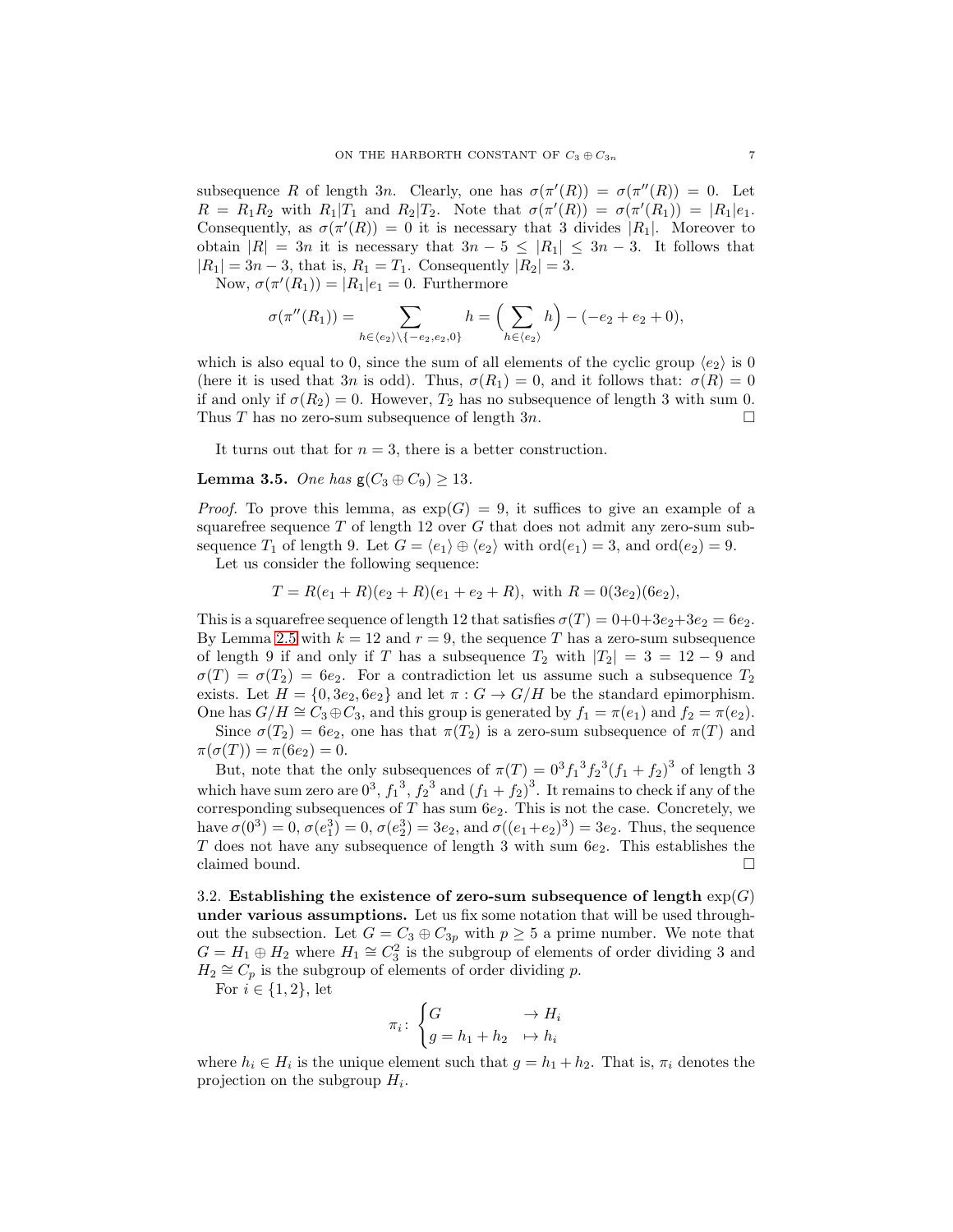For a sequence S over G there exists a unique decomposition  $S = \prod_{h \in H_1} S_h$ where  $S_h$  is the subsequence of elements of S with  $\pi_1(g) = h$ . If S is squarefree then for each  $h \in H_1$  the sequence  $\pi_2(S_h)$  is a squarefree sequence over  $H_2$ .

To establish the bound  $g(G) \leq 3p + 3$  we need to show that every squarefree sequence of length  $3p+3$  over G has a zero-sum subsequence of length  $3p$ . By Lemma [2.5](#page-4-2) this is equivalent to establishing that every squarefree sequence of length  $3p+3$ over G has a subsequence R of length 3 with the same sum as  $S$ .

To obtain such a sequence of length 3 we typically first restrict our considerations to subsequence for which  $\pi_1(\sigma(S)) = \pi_1(\sigma(R))$ ; this condition can be established via explicit arguments, as the group  $H_1$  is fixed and small. Then, using tools from Additive Combinatorics recalled in Section [2,](#page-1-0) we show that among the sequences with  $\pi_1(\sigma(S)) = \pi_1(\sigma(R))$  there is one for which we also have  $\pi_2(\sigma(S)) = \pi_2(\sigma(R))$ and thus satisfy  $\sigma(S) = \sigma(R)$  as needed.

We formulate a technical lemma that is a key-tool in our argument. Note that for the proof of this lemma it is crucial that  $p$  is prime.

<span id="page-7-0"></span>**Lemma 3.6.** Let S be a sequence of length  $3p + 3$  over G. Let  $S = \prod_{h \in H_1} S_h$ where  $S_h$  is the subsequence of elements of S with  $\pi_1(g) = h$ .

- (1) If there exist distinct  $x, y, z \in H_1$  with  $x + y + z = \pi_1(\sigma(S))$  such that  $S_x, S_y, S_z$  are all non-empty and  $|S_x| + |S_y| + |S_z| - 2 \geq p$ , then S has a zero-sum subsequence of length 3p.
- (2) If there exist distinct  $x, y \in H_1$  with  $2x + y = \pi_1(\sigma(S))$  such that  $|S_x| \geq 2$ and  $|S_y| \geq 1$  and  $2|S_x| + |S_y| - 4 \geq p$ , then S has a zero-sum subsequence of length 3p.
- (3) If there exist  $x \in H_1$  with  $3x = \pi_1(\sigma(S))$  such that  $|S_x| \geq 3$  and  $3|S_x| 8 \geq 3$ p, then S has a zero-sum subsequence of length 3p.

We use and combine the theorems of Cauchy–Davenport and Dias da Silva– Hamidoune.

Proof. In each case we show that under the assumptions of the lemma, S has a subsequence R of length 3 with the same sum. By Lemma [2.5](#page-4-2) with  $k = 3p + 3$  and  $r = 3$  this establishes our claim.

(1). Let  $x, y, z \in H_1$  be distinct with  $x + y + z = \pi_1(\sigma(S))$ . If  $g_x$  divides  $S_x$  and  $g_y$ divides  $S_y$  and  $g_z$  divides  $S_z$ , then  $g_xg_yg_z$  is a subsequence of S and  $\pi_1(\sigma(g_xg_yg_z))$  =  $x + y + z = \pi_1(\sigma(S)).$ 

Thus, to show that  $S$  has a subsequence  $R$  of length 3 it suffices to show that there exist elements  $g_x$ ,  $g_y$  and  $g_z$  such that  $g_x$  divides  $S_x$  and  $g_y$  divides  $S_y$  and  $g_z$  divides  $S_z$  with  $\pi_2(\sigma(g_xg_yg_z)) = \pi_2(\sigma(S)).$ 

Let  $\Omega$  denote the set of all sequence  $g_xg_yg_z$  with  $g_x | S_x, g_y | S_y, g_z | S_z$ . We note that

 $\{\pi_2(\sigma(R))\colon R \in \Omega\} = \text{supp}(\pi_2(S_x)) + \text{supp}(\pi_2(S_y)) + \text{supp}(\pi_2(S_z)).$ 

From Theorem [2.1,](#page-3-0) the Theorem of Cauchy–Davenport,

 $|\supp(\pi_2(S_x)) + \supp(\pi_2(S_y)) + \supp(\pi_2(S_z))| \ge$  $\min\{p, |\text{supp}(\pi_2(S_x))| + |\text{supp}(\pi_2(S_y))| + |\text{supp}(\pi_2(S_z))| - 2\}$ 

As the sequence S is squarefree, for each  $h \in H_1$ , the sequence  $\pi_2(S_h)$  is squarefree as well. Consequently,  $|\text{supp}(\pi_2(S_h))| = |S_h|$ . Thus, if  $|S_x| + |S_y| + |S_z| - 2 \geq p$ , then  $\text{supp}(\pi_2(S_x)) + \text{supp}(\pi_2(S_y)) + \text{supp}(\pi_2(S_z))$  must be equal to the full group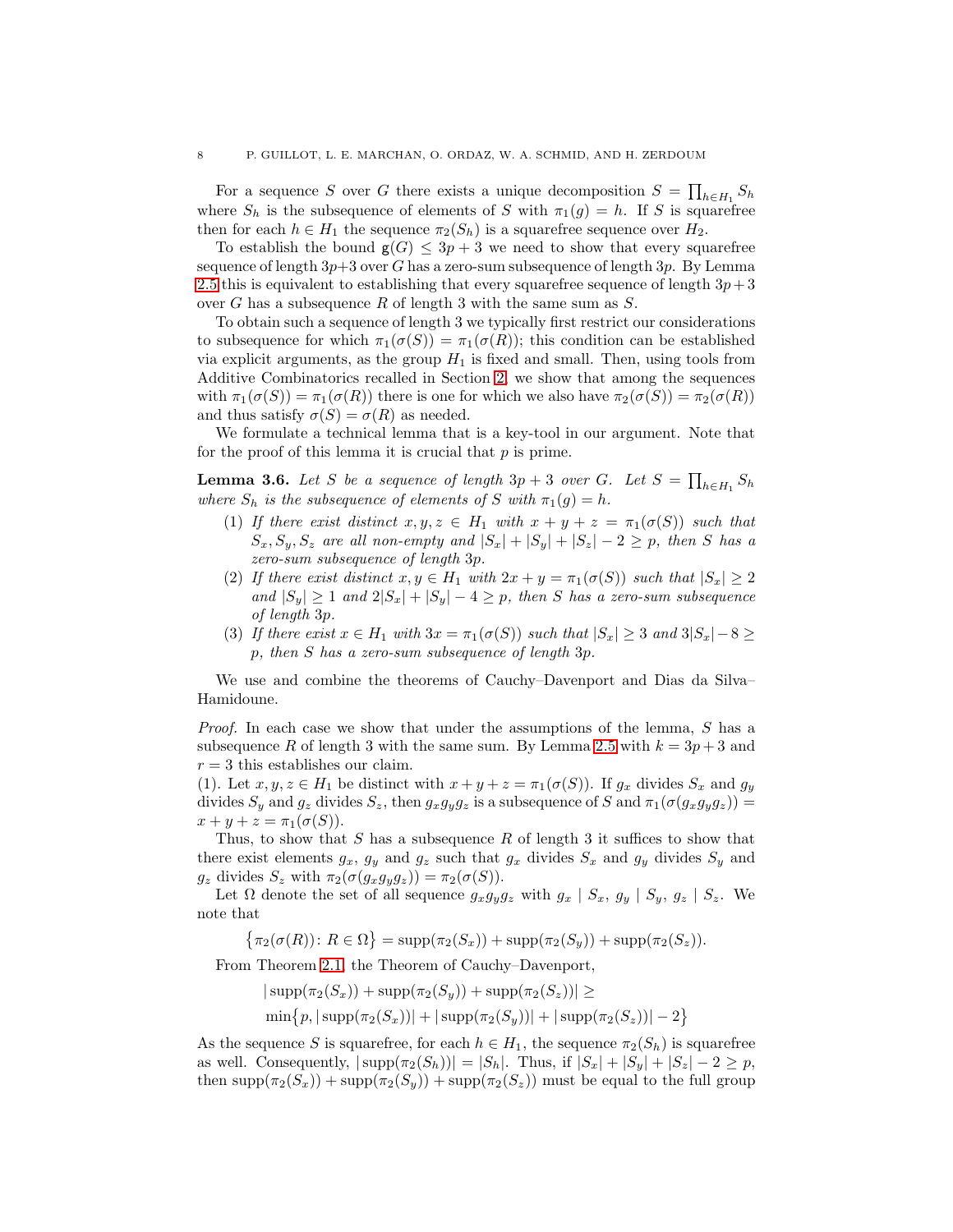$H_2$ . In particular, there exits a sequence  $R \in \Omega$  with  $\pi_2(\sigma(R)) = \pi_2(\sigma(S))$ , and the proof is complete.

(2). Let  $x, y \in H_1$  be distinct with  $2x + y = \pi_1(\sigma(S))$ . If  $g_x g'_x \mid S_x$  and  $g_y \mid S_y$ , then  $g_x g'_x g_y$  is a subsequence of S and  $\pi_1(\sigma(g_x g'_x g_y)) = 2x + y = \pi_1(\sigma(S)).$ 

Let  $\Omega$  denote the set of all sequence  $g_x g'_x g_y$  with  $g_x g'_x$  divides  $S_x$  and  $g_y$  and  $S_y$ . We note that  $\{\pi_2(\sigma(R))\colon R\in\Omega\} = \Sigma_2(\text{supp}(\pi_2(S_x))) + \text{supp}(\pi_2(S_y)).$ 

By the Theorems of Dias da Silva–Hamidoune and Cauchy–Davenport (see The-orems [2.3](#page-3-1) et [2.1\)](#page-3-0) we get that, as  $p$  is assumed to be prime,

 $\left|\Sigma_2(\text{supp}(\pi_2(S_x)))+\text{supp}(\pi_2(S_y))\right| \geq \min\{p, 2|\text{supp}(\pi_2(S_x))|+|\text{supp}(\pi_2(S_y))|-4\}.$ As in (1), if  $2|S_x| + |S_y| - 4 \ge p$ , then there exists some  $R \in \Omega$  with  $\pi_2(\sigma(R)) =$  $\pi_2(\sigma(S))$ , and the proof is complete.

(3). Let  $x \in H_1$  be with  $3x = \pi_1(\sigma(S))$ . Let  $g_x g'_x g''_x$  be a subsequence of  $S_x$  of length 3. Then  $g_x g'_x g''_x$  is a subsequence of S with  $\pi_1(\sigma(g_x g'_x g''_x)) = 3x = \pi_1(\sigma(S)).$ Let  $\Omega$  denote the set of all subsequence  $g_x g'_x g''_x$  of  $S_x$ . We note that

$$
\{\pi_2(\sigma(R))\colon R\in\Omega\}=\Sigma_3\big(\mathrm{supp}(\pi_2(S_x))\big).
$$

Similarly, by Theorem [2.1,](#page-3-0) the Theorem of Dias da Silva–Hamidoune, we get:

 $\big|\Sigma_3(\text{supp}(\pi_2(S_x)))\big| \ge \min\big\{p, 3|\, \text{supp}(\pi_2(S_x))| - 8\big\}.$ 

As in (1), if  $3|S_x| - 8 \ge p$ , then there exists some  $R \in \Omega$  with  $\pi_2(\sigma(R)) = \pi_2(\sigma(S))$ , and the proof is complete.  $\Box$ 

In the present context there exists essentially two types of sequences  $S$  over  $G$  of length  $3p + 3$ : those for which  $\pi_1(\sigma(S))$  equals zero and those for which it is nonzero. It is clear that this property is preserved under automorphisms of the group, and when the length of the sequence is a multiple of 3 it is also preserved under translations. We treat these two types of sequences separately. The latter type is treated in Proposition [3.10.](#page-11-0) For the former type, two cases are distinguished: the case where the support of  $\pi_1(S)$  is the full group  $H_1$  (see Proposition [3.7\)](#page-8-0) and the cases where it is not (see Proposition [3.8\)](#page-10-0).

<span id="page-8-0"></span>**Proposition 3.7.** Let S be a squarefree sequence over G of length  $3p + 3$ . If  $\sigma(\pi_1(S)) = 0$  and supp $(\pi_1(S)) = H_1$ , then S has a zero-sum subsequence of length 3p.

Proof. To simplify the subsequent considerations, we note that we can assume that  $\sigma(\pi_2(S)) = 0$  (so effectively  $\sigma(S) = 0$ ). Indeed, it suffices to note that if, for any  $h \in G$ , the shifted sequence  $h + S$  contains a zero-sum subsequence of length  $3p$ , then the sequence S contains a zero-sum subsequence of length  $3p$ . There is some  $h' \in H_2$  such that  $(3p+3)h' = -\sigma(\pi_2(S))$ ; note that as p and  $3p+3$  are co-prime, the multiplication  $h \mapsto (3p + 3)h$  is an isomorphism on  $H_2$ . Now, one can consider  $h' + S$  instead of S provided the additional condition  $\sigma(\pi_1(S)) = 0$  is not altered. Since  $\sigma(\pi_1(h'+S)) = |S|h' + \sigma(\pi_1(S))$  and since  $|S|h' = (3p+3)h' = 0$ , this is indeed true and  $\text{supp}(\pi_1(h'+S)) = H_1$  still holds.

Let  $H'_1$  be a cyclic subgroup of  $H_1$  and let  $g \in H_1$ , and  $\{x, y, z\} = g + H'_1$  a co-set. Since  $x + y + z = 0 = \sigma(\pi_1(S))$ , it follows that if  $|S_xS_yS_z| - 2 \geq p$ , then from part (1) of Lemma [3.6,](#page-7-0) the result holds.

It remains to consider the case where for each co-set of  $H_1$  of cardinality three, denoted  $\{x, y, z\}$ , one has  $|S_xS_yS_z| \leq p+1$ . We note that this is only possible if for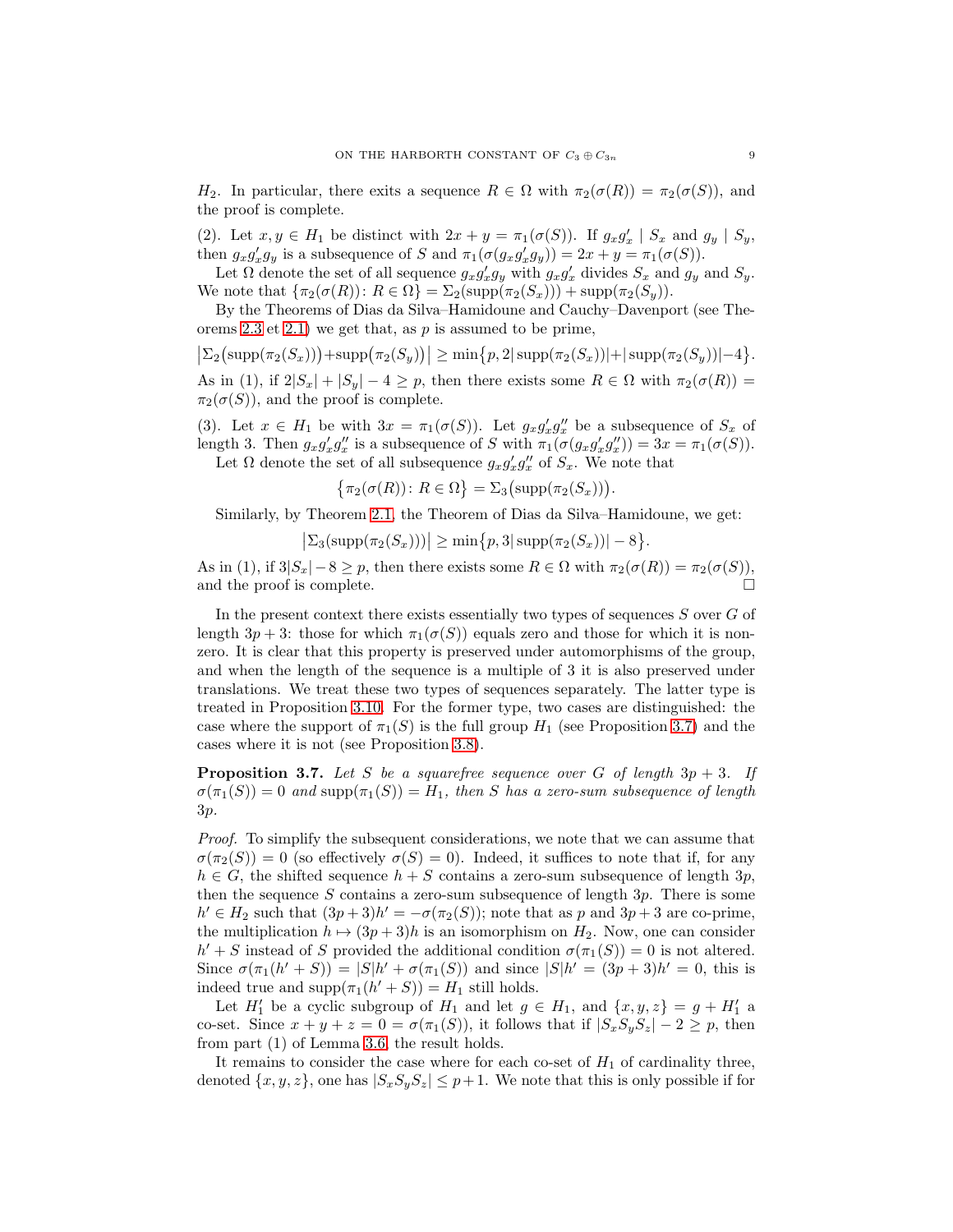every co-set  $\{x, y, z\}$ , one has  $|S_xS_yS_z| = p+1$ . Indeed,  $H_1$  can be partitioned as the disjoint union of three such co-sets, say,  $H_1 = \{x_1, y_1, z_1\} \cup \{x_2, y_2, z_2\} \cup \{x_3, y_3, z_3\}.$ Then, on the one hand

$$
|S_{x_1}S_{y_1}S_{z_1}| \leq p+1, \quad |S_{x_2}S_{y_2}S_{z_2}| \leq p+1, \quad |S_{x_3}S_{y_3}S_{z_3}| \leq p+1,
$$

yet on the other hand  $|S_{x_1}S_{y_1}S_{z_1}| + |S_{x_2}S_{y_2}S_{z_2}| + |S_{x_3}S_{y_3}S_{z_3}| = |S| = 3p + 3.$ Therefore it is necessary that for each  $i \in [1,3]$  one has  $|S_{x_i}S_{y_i}S_{z_i}| = p+1$ .

Next we assert that this is only possible if each of the 9 sequences has the same length. Let  $H_1 = \{x'_1, x'_2, \dots, x'_9\}$  such that  $|S_{x'_1}| \geq |S_{x'_2}| \geq \dots \geq |S_{x'_9}|$ . Let  $v_i = |S_{x'_i}|.$  Let  $j \in [1, 9]$  such that  $\{x'_1, x'_2, x'_j\}$  is a co-set and let  $i \in [1, 9]$  such that  ${x'_8, x'_9, x'_4}$  is a co-set. Then one has  $v_1 + v_2 + v_3 = p + 1$  and  $v_8 + v_9 + v_4 = p + 1$ .

It follows that  $(v_1 - v_9) + (v_2 - v_8) + (v_j - v_i) = 0$ . Hence  $(v_1 - v_9) + (v_2 - v_8) =$  $v_i - v_j$ . Yet, as  $(v_1 - v_9) \ge (v_i - v_j)$  we get  $v_2 - v_8 = 0$ ; notice that  $v_2 - v_8 \ge 0$ , if  $v_2 - v_8 > 0$ , hence  $(v_1 - v_9) + (v_2 - v_8) \ge (v_i - v_j) + (v_2 - v_8) > v_i - v_j$ , a contradiction. Consequently, one has  $v_2 = v_3 = \cdots = v_8 = v$ , and this common value is  $\frac{p+1}{3}$ . Note that if this is not an integer, the proof is complete. So it can be assumed that  $\frac{p+1}{3}$  is an integer. It remains to show that  $v_1 = v$  and  $v_9 = v$ . There exists a co-set of  $H_1$  of cardinality 3 that contains  $x'_9$  and that does not contain  $x'_1$ , so  $v_9 + 2v = p + 1$  and thus  $v_9 = \frac{p+1}{3}$ . In the same way we get that  $v_1 = v$ .

We now reconsider, for a co-set  $\{x, y, z\}$ , the cardinality of the set  $\text{supp}(\pi_2(S_x))$ +  $\text{supp}(\pi_2(S_y)) + \text{supp}(\pi_2(S_z))$ . By Theorem [2.1,](#page-3-0) the Theorem of Cauchy–Davenport, one has the lower bound  $\min\{p, |\text{supp}(\pi_2(S_x))|+|\text{supp}(\pi_2(S_y))|+|\text{supp}(\pi_2(S_z))|-\}$  $2$ } = min{p,  $|S_x|+|S_y|+|S_z|-2$ } = p-1. If one has  $|\text{supp}(\pi_2(S_x))+\text{supp}(\pi_2(S_y))+$  $\text{supp}(\pi_2(S_z)) \geq p$ , then  $\text{supp}(\pi_2(S_x)) + \text{supp}(\pi_2(S_y)) + \text{supp}(\pi_2(S_z)) = H_2$ , and we can conclude as previously.

Thus, it remains to consider the case that  $|\text{supp}(\pi_2(S_x))| + \text{supp}(\pi_2(S_y))| +$  $\text{supp}(\pi_2(S_z)) = p - 1.$ 

Now, this is only possible when

$$
|\supp(\pi_2(S_x)) + \supp(\pi_2(S_y)) + \supp(\pi_2(S_z))| =
$$
  
\n
$$
|\supp(\pi_2(S_x)) + \supp(\pi_2(S_y))| + |\supp(\pi_2(S_z))| - 1 =
$$
  
\n
$$
|\supp(\pi_2(S_x))| + |\supp(\pi_2(S_y))| - 1 + |\supp(\pi_2(S_z))| - 1.
$$

Thus,  $|\text{supp}(\pi_2(S_x)) + \text{supp}(\pi_2(S_y))| = |\text{supp}(\pi_2(S_x))| + |\text{supp}(\pi_2(S_y))| - 1$ . In the same way, it follows that  $|\text{supp}(\pi_2(S_x)) + \text{supp}(\pi_2(S_z))| = |\text{supp}(\pi_2(S_x))| +$  $|\supp(\pi_2(S_z))| - 1$ , and that  $|\supp(\pi_2(S_y))| + \supp(\pi_2(S_z))| = |\supp(\pi_2(S_y))| +$  $|\supp(\pi_2(S_z))| - 1.$ 

The Theorem of Vosper, see Theorem [2.2,](#page-3-2) yields that  $\pi_2(S_x), \pi_2(S_y)$  are arithmetic progressions with the same common difference,  $\pi_2(S_x)$ ,  $\pi_2(S_z)$  are arithmetic progressions with the same common difference, and  $\pi_2(S_y), \pi_2(S_z)$  are arithmetic progressions with the same common difference. From Lemma [2.4,](#page-3-3) it follows that there is a common difference for all three  $\pi_2(S_x), \pi_2(S_y), \pi_2(S_z)$ . Indeed, one has this for any pair of the 9 sets, as the argument can be applied for any co-set. Thus, all 9 sets are arithmetic progressions with a common difference. Let us denote this difference by  $e$ ; of course, this is a generating element of  $H_1$ .

If there is some  $h \in H_1$  such that  $\pi_2(S_h)$  has a zero-sum subsequence of length 3, then in fact  $S_h$  has a zero-sum sequence of length 3. Since we assumed at the start that  $\sigma(S) = 0$ , invoking Lemma [2.5](#page-4-2) our claim is complete.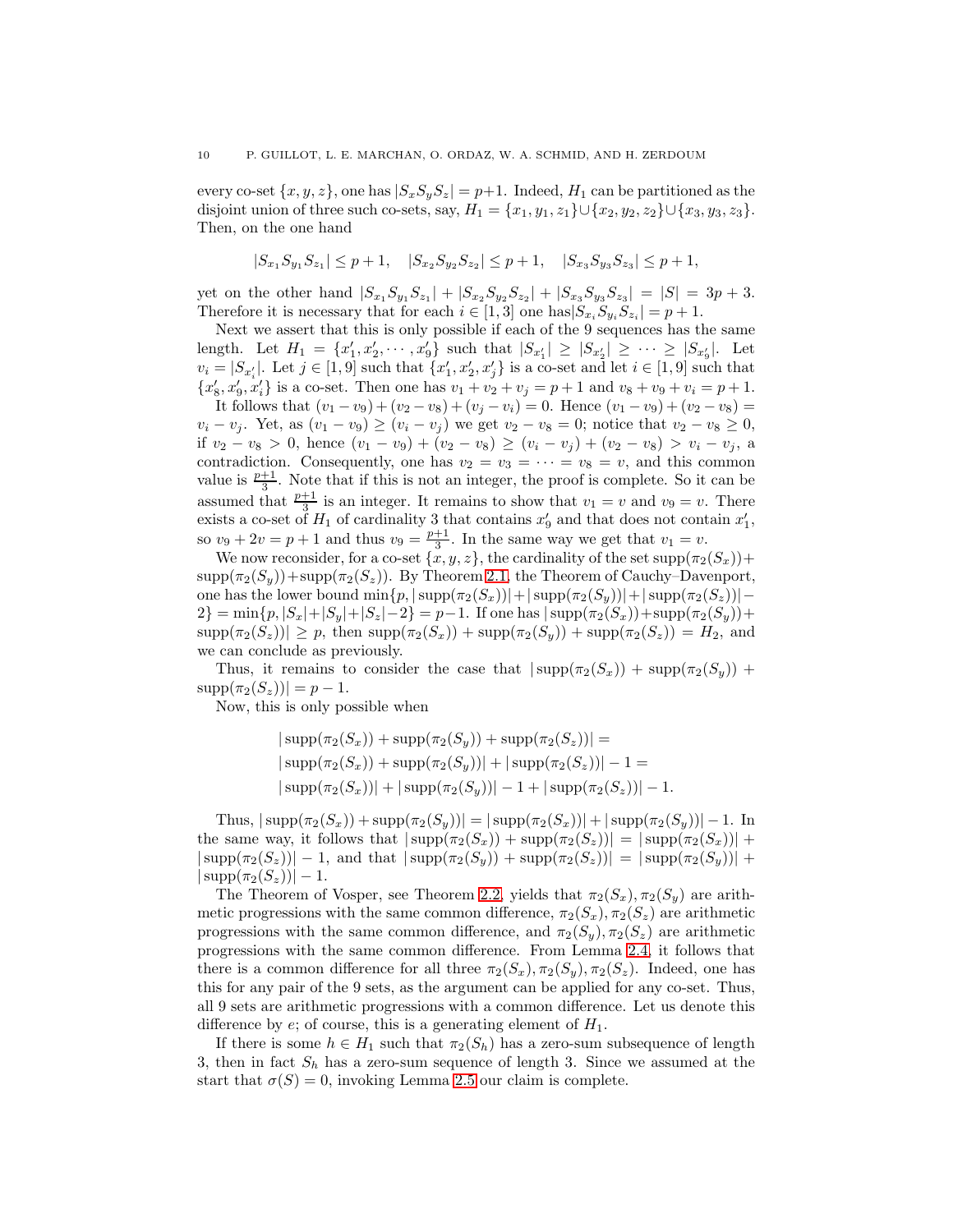Thus, we assume that for no  $h \in H_1$  the sequence  $\pi_2(S_h)$  has a zero-sum subsequence of length 3. In particular  $\pi_2(S_h)$  does not have  $(-e)e0$ , as a subsequence. Thus, for each  $h \in H_1$  one has  $\pi_2(S_h) = \prod_{j=s_h}^{s_h + \frac{p-2}{3}} (je)$  with  $0 \leq |S_h| \leq |S_h| + \frac{p-2}{3}$  $p-1$ . It is easy to see that:

$$
\Sigma_3(\pi_2(S_h)) = \{ je : j \in [3|S_h| + 3, 3|S_h| - 3 + (p-2)] \}.
$$

For this set not to contain 0, we need  $3|S_h| - 3 + (p-2) < p$ . So  $3|S_h| < 5$ , that is  $|S_h| \in \{0,1\}.$ 

If there is a co-set  $\{x, y, z\}$  such that  $|S_x| = |S_y| = |S_z| = 0$ , then clearly  $\pi_2(S_x)+\pi_2(S_y)+\pi_2(S_z)$  contains 0. Yet if there is no co-set  $\{x, y, z\}$  such that  $|S_x|$  =  $|S_y| = |S_z| = 0$ , then there is a co-set  $\{x', y', z'\}$  such that  $|S_{x'}| + |S_{y'}| + |S_{z'}| \geq 2$ ; indeed, it suffices to note that by the former condition there must be at least two elements  $h, h' \in H_1$  with  $|S_h| \geq 1$  and  $|S_{h'}| \geq 1$ . However, this gives that  $\pi_2(S_{x'}) + \pi_2(S_{y'}) + \pi_2(S_{z'})$  will contain  $(2 \cdot \frac{p+1}{3} + \frac{p-2}{3})e = pe = 0$ . Thus, the argument is complete.  $\hfill \square$ 

For the next result, we keep the condition that  $\sigma(\pi_1(S)) = 0$ , yet consider the case supp $(\pi_1(S)) \neq H_1$  instead.

<span id="page-10-0"></span>**Proposition 3.8.** Let S be a squarefree sequence over G of length  $3p + 3$ . If  $\sigma(\pi_1(S)) = 0$  and supp $(\pi_1(S)) \neq H_1$ , then S has a zero-sum subsequence of length 3p.

*Proof.* Let  $h \in H_1$  such that  $|S_h| = 0$ ; such an element exists by assumption. Now, as recalled in Section [2,](#page-1-0) the sequence  $S$  contains a zero-sum subsequence  $T$  of length 3p then the sequence  $S - h$  contains  $T - h$  as a zero-sum subsequence of length 3p. Since  $\text{supp}(\pi_1(-h + S)) = -h + \text{supp}(\pi_1(S))$  it follows from  $h \notin \text{supp}(\pi_1(S))$ that  $0 \notin \text{supp}(\pi_1(-h + S))$ . Thus, by translation, it can be assumed without loss of generality that  $|S_0| = 0$ .

Thus, we can consider  $-h + S$  instead of S provided the additional condition  $\sigma(\pi_1(S)) = 0$  is not altered. Since  $\sigma(\pi_1(-h+S)) = |S|(-h) + \sigma(\pi_1(S))$  and since  $|S|h = (3p + 3)h = 0$ , this is indeed true.

Now, we distinguish cases according to the cardinality of  $|\text{supp}(\pi_1(S))|$ . By assumption it is strictly less than  $|H_1| = 9$ .

Suppose that  $|\text{supp}(\pi_1(S))| = 8$ . We note that there exists exactly 8 co-sets of cardinality 3 that do not contain 0. Each non-zero element is contained in exactly 3 of them. Thus there exists as co-set  $\{x, y, z\}$  such that  $|S_xS_yS_z| \ge \frac{3}{8}|S| = \frac{9p+9}{8}$ . The existence of the required subsequence now follows from part (1) of Lemma [3.6](#page-7-0) as  $(9p+9)/8 > p+1$  for  $p \ge 5$ .

Suppose that  $|\text{supp}(\pi_1(S))| = 7$ . Let  $-x \in H_1$  be the non-zero element such that  $|S_{-x}| = 0$ . We note that there are 4 co-sets of cardinality 3 that contain x, and 3 of those contain neither  $-x$  nor 0. It thus follows that there exists a co-set  $\{x, y, z\}$ such that such that  $|S_xS_yS_z| \ge |S_x| + \frac{1}{3}(|S_x^{-1}S|) = (p+1) + \frac{2|S_x|}{3} > p+1$ . Using part (1) of Lemma [3.6](#page-7-0) again, the existence of the required subsequence follows.

Suppose that  $|\text{supp}(\pi_1(S))| = 6$ . Let  $g, h \in H_1$  be the two non-zero elements such that  $|S_g| = |S_h| = 0$ . If  $g = -h$ , then there is a co-set  $\{x, y, z\}$  with respect to the subgroup  $\{0, g, -g\}$  such that  $|S_x S_y S_z| \geq \frac{1}{2}|S| = \frac{3p+3}{2} > p+1$  (note that the two co-sets other than  $\{0, g, -g\}$  itself cover the 6 remaining elements of  $H_1$ ). Again, from part (1) of Lemma [3.6](#page-7-0) the argument is complete.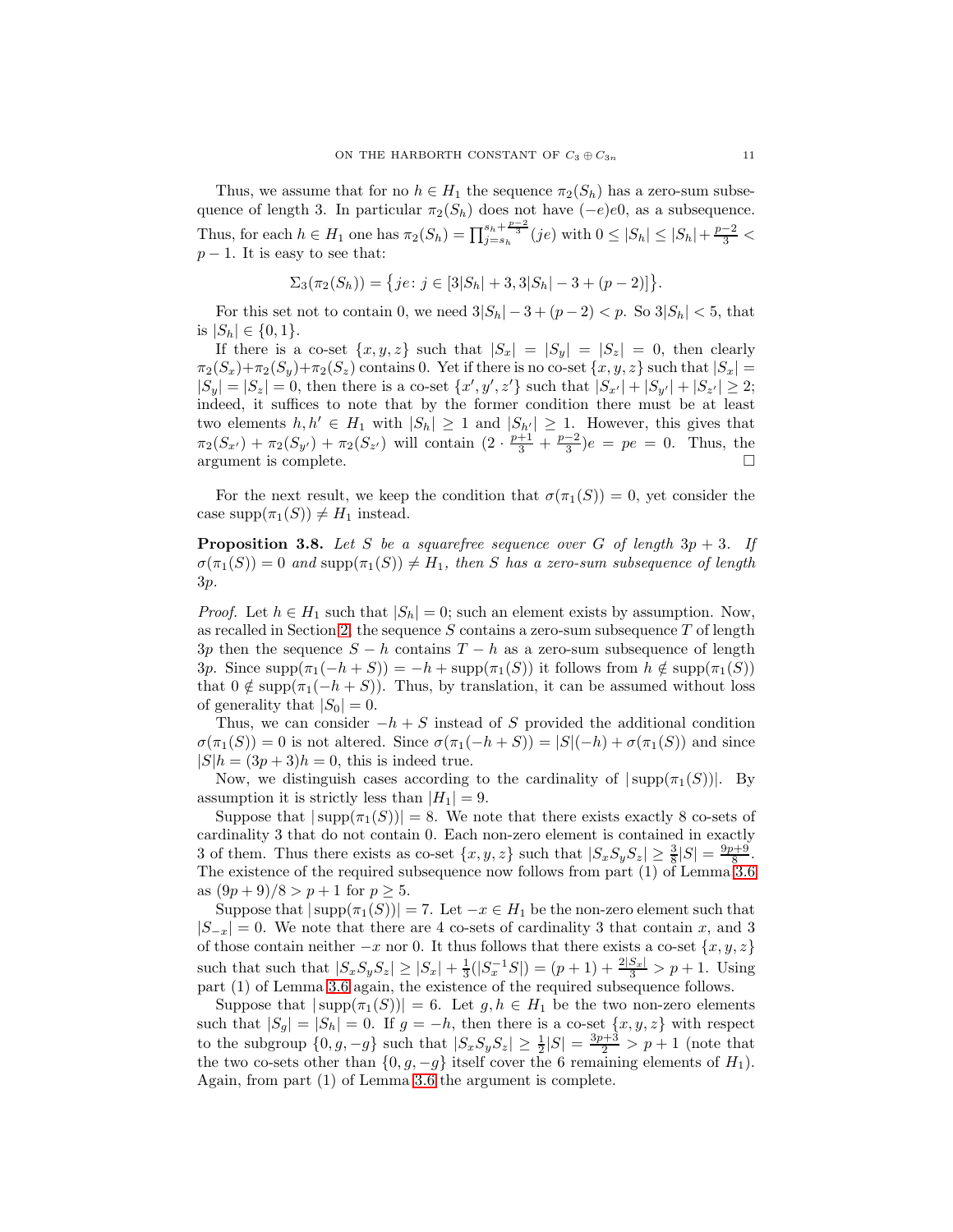If  $g \neq -h$ , then for one of the two co-sets  $\{-g, -g+h, -g-h\}$  and  $\{-h, -h+h\}$  $g, -h-g$ } one has  $|S_xS_yS_z| \ge |S_{-g-h}| + \frac{1}{2}|S_{g+h}S| = (3p+3-|S_{g+h}|+|S_{-g-h}|)/2;$ note that both co-sets contains  $-g - h$  and union of the two co-sets contains all element of  $H_1 \setminus \{0, g, h\}$  except for  $g+h$ . Since  $|S_{g+h}| \leq p$ , it follows that  $|S_xS_yS_z| >$  $p + 1$  and again from part (1) of Lemma [3.6](#page-7-0) the argument is complete.

Suppose that  $|\text{supp}(\pi_1(S))| \leq 5$ . In this case there exists some  $h \in H_1$  such that  $|S_h| \ge \frac{1}{5}|S| = \frac{3p+3}{5}$ . If  $p > 5$ , by applying part (3) of Lemma [3.6](#page-7-0) to  $S_h$ , then we can complete the proof; for  $p \ge 11$  this is direct and for  $p = 7$  we observe that one has  $|S_h| \geq 5$ . It remains to consider the special case  $p = 5$ . The part (3) of Lemma [3.6](#page-7-0) can be applied if there exists some  $h \in H_1$  with  $|S_h| = 5$ . Thus assume that  $|S_h| \leq 4$  for all  $h \in H_1$ . This implies  $|\text{supp}(\pi_1(S))| = 5$  since otherwise there would exist some  $h \in H_1$  with  $|S_h| \geq 18/4 > 4$ .

Let  $\{h_1, \ldots, h_5\} \subset H_1$  such that  $|S_{h_i}| \neq 0$  for each  $i \in [1, 5]$ . Since  $\mathsf{g}(C_3^2) = 5$ , as recalled in the Introduction, there exist distinct  $i, j, k \in [1, 5]$  such that  $h_i + h_j + h_k =$ 0. This is equivalent to  $\{h_i, h_j, h_k\} \subset H_1$  being a co-set. Now,  $|S_{h_i}S_{h_j}S_{h_k}| =$  $|S| - 2 \max\{|S_h|: h \in H_1\} \ge 18 - 2 \cdot 4 = 10$ . Again we can apply part (1) of Lemma [3.6](#page-7-0) to complete the argument.

**Remark 3.9.** For  $p$  sufficiently large a shorter argument is available. There exists some  $h \in H_1$  such that  $|S_h| \geq \frac{1}{8}|S| = \frac{3p+3}{8}$ . We can apply part (3) of Lemma [3.6](#page-7-0) if  $3|S_h| - 8 \ge p$ . This is true provided that  $3 \cdot \frac{3p+3}{8} - 8 \ge p$ , which is equivalent to  $\frac{p}{8} - \frac{55}{8} \ge 0$ . Hence for  $p \ge 55$  we can complete the argument in this way.

We now turn to the case  $\sigma(\pi_1(S)) \neq 0$ .

<span id="page-11-0"></span>**Proposition 3.10.** Let S be a squarefree sequence over G of length  $3p + 3$ . If  $\sigma(\pi_1(S)) \neq 0$ , then S has a zero-sum subsequence of length 3p.

*Proof.* Let  $c = \sigma(\pi_1(S))$ . Without loss of generality, one can assume that  $|S_c|$  is maximal among all  $|S_h|$  for  $h \in H_1$ . The argument is the same as in the proof of Proposition [3.8.](#page-10-0)

Notice that  $\frac{|S|}{9} = \frac{3p+3}{9} = \frac{p+1}{3}$  and thus  $|S_c| \ge \frac{p+1}{3}$ . Let us show that  $|S_c| > \frac{p+1}{3}$ . If for each  $h \in H_1$  one has  $|S_h| = \frac{p+1}{3}$ , then  $\sigma(\pi_1(S)) = \frac{p+1}{3} \sum_{h \in H_1} h$ . Yet  $\sum_{h\in H_1} h = 0$ , which contradicts  $\sigma(\pi_1(S)) = c \neq 0$ . Thus  $|S_h| \neq \frac{p+1}{3}$  for some  $h \in H_1$ , and thus  $|S_c| > \frac{p+1}{3}$ .

The strategy of the proof is again to apply Lemma [3.6.](#page-7-0) To this end we need to find subsequence of  $\pi_1(S)$  of length 3 that have sum c.

One possibility is to consider such subsequence formed by elements from the the cyclic subgroup of  $C = \{-c, 0, c\}$  only. Thus the subsequences of this subgroup of length 3 which have sum c are:  $0^2c$  and  $(-c)^20$  and  $c^2(-c)$ . This approach works if sufficiently many elements from the sequence  $S$  are contained in this subgroup. This is detailed in case 1 below.

Another possibility is to consider subsequences of the form  $ch(-h)$  with  $h \notin C$ . While not phrased explicitly in this form, the distinction of subcases in case 2 corresponds to the number (counted without multiplicity) of distinct subsequences of this form in  $\pi_1(S)$ .

Let  $v_C = |S_0 S_c S_{-c}|$ .

**Case 1:**  $v_C \ge p + 3$ . If  $|S_{-c}| = 0$ , then  $|S_0| + |S_c| = v_C \ge p + 3$ . Thus,  $|S_0| \ge 3$ and  $|S_c| \geq 1$ . Thus  $|S_c| + 2|S_0| = |S_c| + |S_0| + |S_0| \geq p + 3 + 2 = p + 5$ . From part (2) of Lemma [3.6](#page-7-0) applied with  $x = 0$  and  $y = c$ , the claim follows.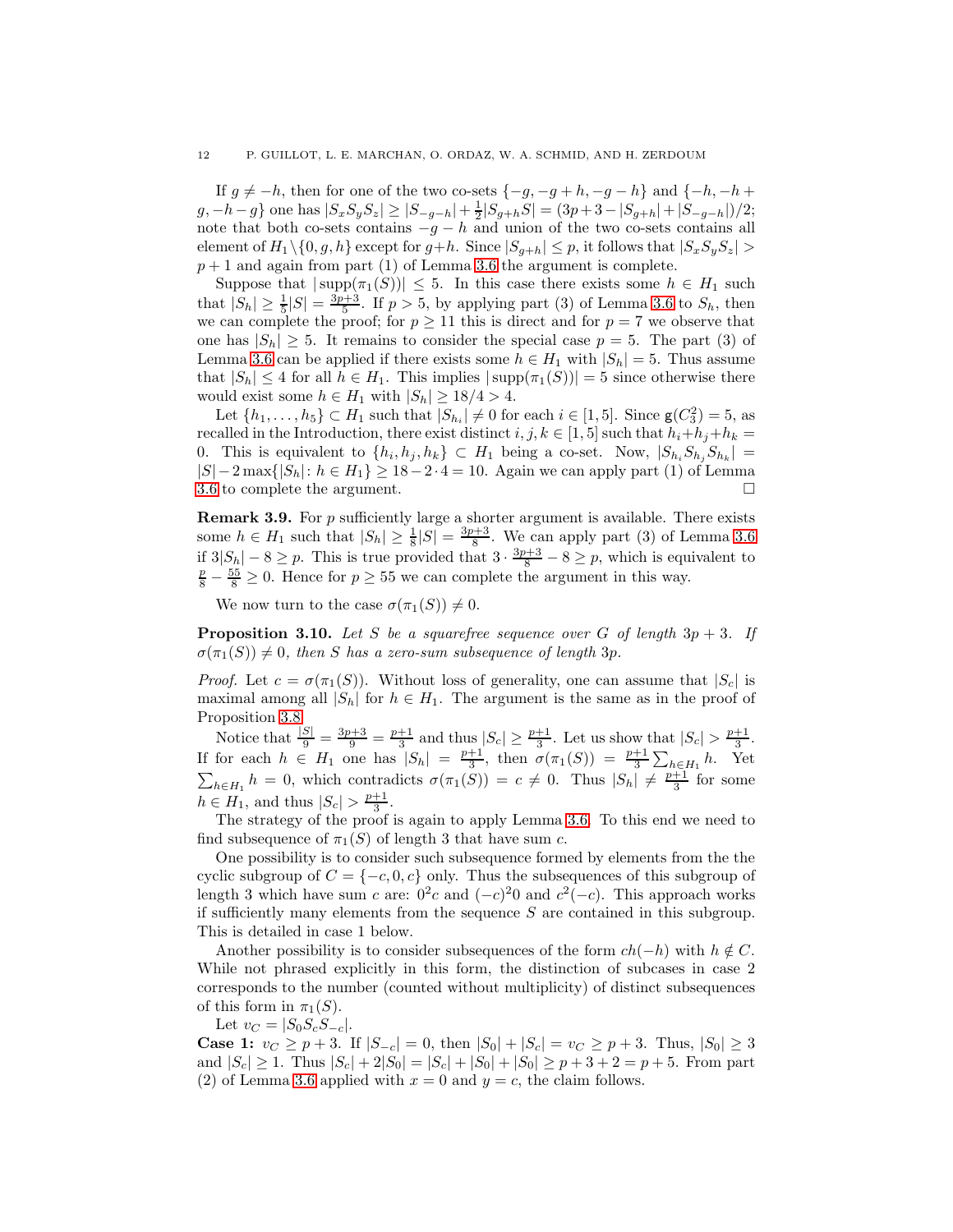If  $|S_0|$  ≤ 1, then  $|S_{-c}| \geq 2$  and thus  $2 \cdot |S_c| + |S_{-c}| \geq v_C - 1 + |S_c| \geq p + 4$ . The claim follows from part (2) of Lemma [3.6,](#page-7-0) applied with  $x = c$  and  $y = -c$ .

If  $|S_{-c}| \ge 1$  and  $|S_0| \ge 2$ , and one of  $|S_c| + 2|S_0| \ge p + 4$  or  $2|S_c| + |S_{-c}| \ge p + 4$ are true, then the claim follows from part (2) of Lemma [3.6;](#page-7-0) notice that  $c+2\cdot 0 = c$ and  $2c + (-c) = c$ . Thus, assume  $|S_c| + 2|S_0| \leq p+3$  and  $2|S_c| + |S_{-c}| \leq p+3$ .

Summing the two inequalities, it follows that  $3|S_c| + 2|S_0| + |S_{-c}| \leq 2p+6$ . Since  $v_C = |S_c| + |S_0| + |S_{-c}| \geq p + 3$ , it follows that  $v_C = p + 3$  and  $|S_c| = |S_{-c}|$ . Since  $|S_c| \geq \frac{v_C}{3} = \frac{p+3}{3}$ , which is not an integer, it follows that in fact  $|S_c| \geq \frac{p+4}{3}$ . Yet, then  $2|S_c| + |S_{-c}| = 3|S_c| \geq p+4$ , and the claim follows again.

**Case 2:**  $v_C \leq p+2$ . The set  $H_1 \backslash C$ , can be partitioned into three subsets of size two, each containing an element and its inverse, say  $H_1 \backslash C = \{g_1, -g_1, g_2, -g_2, g_3, -g_3\}.$ Possibly exchanging the role of  $g_i$  and  $-g_i$ , one can assume that for each  $i \in [1,3]$ one has  $|S_{g_i}| \geq |S_{-g_i}|$ . In addition, by renumbering if necessary, one can assume that  $|S_{-g_1}| \geq |S_{-g_2}| \geq |S_{-g_3}|$ . Adopting this convention we get that  $|S_{-g_3}| > 0$ implies that in fact all six sequence  $S_h$  for  $h \in H_1 \setminus C$  are non-empty. However, note that we do not know if, say,  $|S_{g_1}| \geq |S_{g_2}|$ ; we only know  $|S_{g_1}| \geq |S_{-g_1}| \geq |S_{-g_2}|$ and  $|S_{g_2}| \geq |S_{-g_2}|$ .

**Case 2.1:**  $|S_{-g_3}| > 0$ . Let  $i \in \{1,2,3\}$  such that  $|S_{g_i}S_{-g_i}|$  is maximal among  $|S_{g_1}S_{-g_1}|, |S_{g_2}S_{-g_2}|,$  and  $|S_{g_3}S_{-g_3}|$ . Thus  $|S_{g_i}S_{-g_i}| \ge \frac{3p+3-v_C}{3}$ .

Hence

$$
|S_c| + |S_{g_i}| + |S_{-g_i}| \ge \frac{3p+3-v_C}{3} + |S_c| = (p+1) + (|S_c| - \frac{v_C}{3}).
$$

Thus,  $|S_c| + |S_{g_i}| + |S_{-g_i}| \geq p+1$  with equality if and only if  $|S_c| = \frac{v_C}{3}$  and  $|S_{g_i}| + |S_{-g_i}| = \frac{3p+3-v_C}{3}$ . If equality does not hold, then the claim follows from part (1) of Lemma [3.6](#page-7-0) as one has  $|S_c| + |S_{g_1}| + |S_{-g_1}| > p + 1$ .

Thus assume that one has equality, that is, assume  $|S_c| = \frac{v_C}{3}$  and  $|S_{g_i}| + |S_{-g_i}| =$  $\frac{3p+3-v_C}{3}$ .

The former implies that  $|S_c| = |S_{-c}| = |S_0|$  and since  $|S_c| \geq \frac{p+2}{3}$  (recall the argument at the very beginning of the proof) while  $v<sub>C</sub> \leq p+2$  (this is the assumption of Case 2) we get that in fact  $v_C = p+2$ , and thus  $\frac{|S_c|}{3} = \frac{p+2}{3}$ . Furthermore, we can now infer that  $|S_{g_i}| + |S_{-g_i}| = \frac{2p+1}{3}$ . Yet since  $|S_{g_i}| \leq |S_c|$ , this is only possible if  $|S_{g_i}| = \frac{p+2}{3}$  and  $|S_{-g_i}| = \frac{p-1}{3}$ . The same holds true for each of  $g_1, g_2, g_3$ . Therefore, one has

$$
c = \sigma(\pi_1(S)) = \frac{p+2}{3}(c+(-c)+0+g_1+g_2+g_3) + \frac{p-1}{3}(-g_1-g_2-g_3) = g_1+g_2+g_3.
$$

Now, we can apply part (1) of Lemma [3.6](#page-7-0) with  $g_1, g_2, g_3$ ; note that  $|S_{g_1}| + |S_{g_2}| +$  $|S_{g_3}| = 3 \cdot \frac{p+2}{3} = p+2$ . (In fact it can be seen that  $g_1 + g_2 + g_3 = c$  is impossible. To assert this would be another way to conclude the argument.)

**Case 2.2:**  $|S_{-g_2}| > 0$  and  $|S_{-g_3}| = 0$ . One has  $|S_{g_1}S_{-g_1}S_{g_2}S_{-g_2}| = 3p + 3 - v_C$  $|S_{g_3}| \geq 3p + 3 - v_C - |S_c|$ . Let  $i \in \{1,2\}$  such that  $|S_{g_i}S_{-g_i}|$  is maximal among  $|S_{g_1}S_{-g_1}|$  and  $|S_{g_2}S_{-g_2}|$ . Then,

$$
|S_c| + |S_{g_i}| + |S_{-g_i}| \ge \frac{3p + 3 - v_C - |S_c|}{2} + |S_c| = p + 1 + \frac{p + 1 - v_C + |S_c|}{2}.
$$

Now, since  $v_C \leq p+2$  and  $|S_c| \geq \frac{p+2}{3} \geq 2$ , it follows that  $|S_c| + |S_{g_i}| + |S_{-g_i}| \geq p+2$ and one can apply part (1) of Lemma [3.6](#page-7-0) with  $c, g_i, -g_i$ .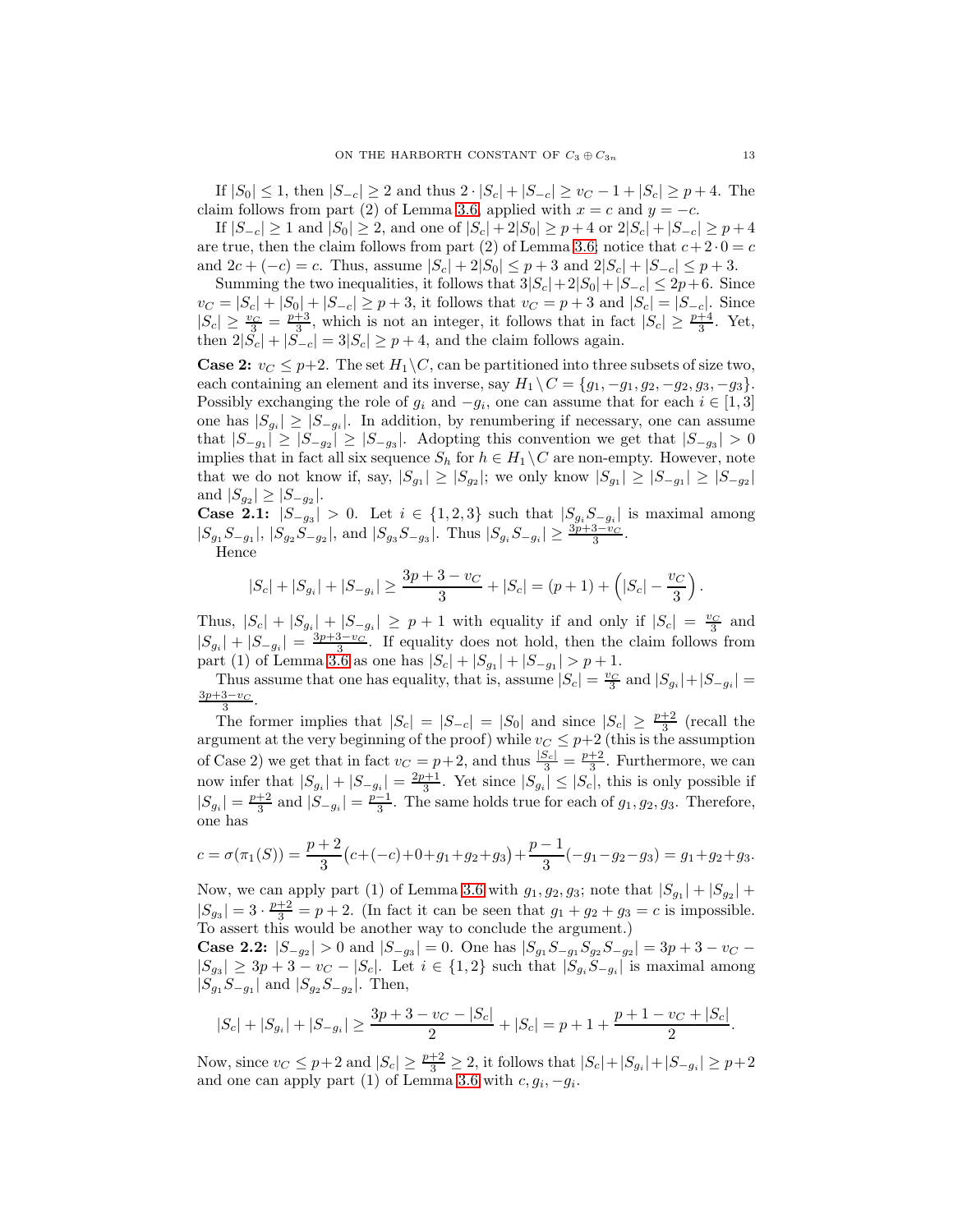**Case 2.3:**  $|S_{-g_1}| > 0$  and  $|S_{-g_2}| = |S_{-g_3}| = 0$ . One has  $|S_{g_1}S_{-g_1}| = 3p + 3 - v_C$  $|S_{g_2}S_{g_3}|\geq 3p+3-v_C-2\cdot|S_c|$ . Thus,  $|S_c|+|S_{g_1}|+|S_{-g_1}|\geq 3p+3-v_C-|S_c|$ . Since  $v_C \leq p+2$  and  $|S_c| \leq p$ , it follow that  $|S_c| + |S_{g_1}| + |S_{g_2}| \geq p$  with equality if and only if  $v_C = p + 2$  and  $|S_c| = p$ . If equality does not hold, the claim follows from part (1) of Lemma [3.6](#page-7-0) with  $c, g_1, -g_1$ . Thus, we assume  $v_C = p + 2$  and  $|S_c| = p$ . If  $|S_{-c}| \neq 0$ , then the claim follows from part (2) of Lemma [3.6](#page-7-0) with  $x = c$  and  $y = -c$ , as  $2|S_c| + |S_{-c}| \geq p+4$ . If  $|S_{-c}| = 0$ , then  $|S_0| = v_C - |S_c| = 2$  and the claim follows from part (2) of Lemma [3.6](#page-7-0) with  $x = 0$  and  $y = c$  as  $2|S_0|+|S_c| = p+4$ and we are done again.

Case 2.4:  $|S_{-g_1}| = |S_{-g_2}| = |S_{-g_3}| = 0$ . One has  $|S_{g_1}S_{g_2}S_{g_3}| = 3p+3-v_C \ge 2p+1$ If  $|S_c| = p$ , then we can assume  $v_C \leq p+1$  (see the argument at the end of the preceding case). Thus, in this case  $|S_{g_1}S_{g_2}S_{g_3}| \geq 2p+2$ . It follows that for each  $i \in \{1, 2, 3\}$ , one has  $|S_{g_i}| \geq 2$ , and thus  $2|S_{g_i}| + |S_{g_j}| \geq 2 + (2p + 2 - p) = p + 4$ , for each choice of distinct  $i, j \in \{1, 2, 3\}.$ 

If  $|S_c| \leq p-1$ , then it follows that for each  $i \in \{1, 2, 3\}$ , one has  $|S_{g_i}| \geq 2p+1$  $2(p-1) = 3$ , and thus  $2|S_{g_i}| + |S_{g_j}| \geq 3 + (2p+1-(p-1)) = p+5$ , for each choice of distinct  $i, j \in \{1, 2, 3\}$ .

Thus, if there is a choice of i, j such that  $2g_i + g_j = c$ , applying part (2) of Lemma [3.6,](#page-7-0) yields the claimed result as  $2|S_{g_i}|+|S_{g_j}| \geq p+4$ .

By inspection we can see that indeed there always is such a choice. To wit, for d an element in  $H_1$  such that  $H_1 = \langle c \rangle \oplus \langle d \rangle$  we note that

$$
\{\{g_1, -g_1\}, \{g_2, -g_2\}, \{g_3, -g_3\}\} = \{\{d, -d\}, \{c+d, -c-d\}, \{c-d, -c+d\}\}.
$$

There are eight possibilities for the set  ${g_1, g_2, g_3}$  (note that the order of the elements is not relevant), and for each of these eight choices we find a relation of the form  $2 \cdot g_i + 1 \cdot g_j + 0 \cdot g_k = c$  with  $\{i, j, k\} = \{1, 2, 3\}$ . Specifically:

- $2 \cdot d + 1 \cdot (c + d) + 0 \cdot (c d) = c$
- $1 \cdot d + 0 \cdot (c + d) + 2 \cdot (-c + d) = c$
- $0 \cdot d + 1 \cdot (-c d) + 2 \cdot (c d) = c$
- $1 \cdot d + 0 \cdot (-c d) + 2 \cdot (-c + d) = c$
- 2 ·  $(-d) + 0$  ·  $(c + d) + 1$  ·  $(c d) = c$
- $0 \cdot (-d) + 2 \cdot (c + d) + 1 \cdot (-c + d) = c$
- $1 \cdot (-d) + 2 \cdot (-c d) + 0 \cdot (c d) = c$
- $1 \cdot (-d) + 2 \cdot (-c d) + 0 \cdot (-c + d) = c$

The claim is established.  $\square$ 

3.3. Proof of Theorem [3.1.](#page-4-3) To establish our main result we combine the partial results obtained thus far.

By Lemmas [3.3](#page-5-0) and [3.4](#page-5-1) we know that  $g(C_3 \oplus C_{3n}) \geq 3n + 3$  for each  $n \geq 2$ .

Now, assume that  $p \geq 5$  is prime. We want to show that  $g(C_3 \oplus C_{3p}) \leq 3p + 3$ . Let S be a squarefree sequence of length  $3p + 3$  over  $C_3 \oplus C_{3p}$ . We need to show that S has a zero-sum subsequence of length  $3p$ . We continue to use the maps  $\pi_1$ and  $\pi_2$  introduce in the preceding subsection.

If  $\sigma(\pi_1(S)) \neq 0$ , then S has a zero-sum subsequence by Proposition [3.10.](#page-11-0) If  $\sigma(\pi_1(S)) = 0$ , then S has a zero-sum subsequence either by Proposition [3.7](#page-8-0) or by Proposition [3.8.](#page-10-0)

Thus, in any case, S has a zero-sum subsequence of length 3p and therefore  $g(C_3 \oplus C_{3p}) \leq 3p+3$ . In combination with the lower bound this implies that indeed  $g(C_3 \oplus C_{3p}) = 3p + 3$  for each prime  $p \ge 5$ .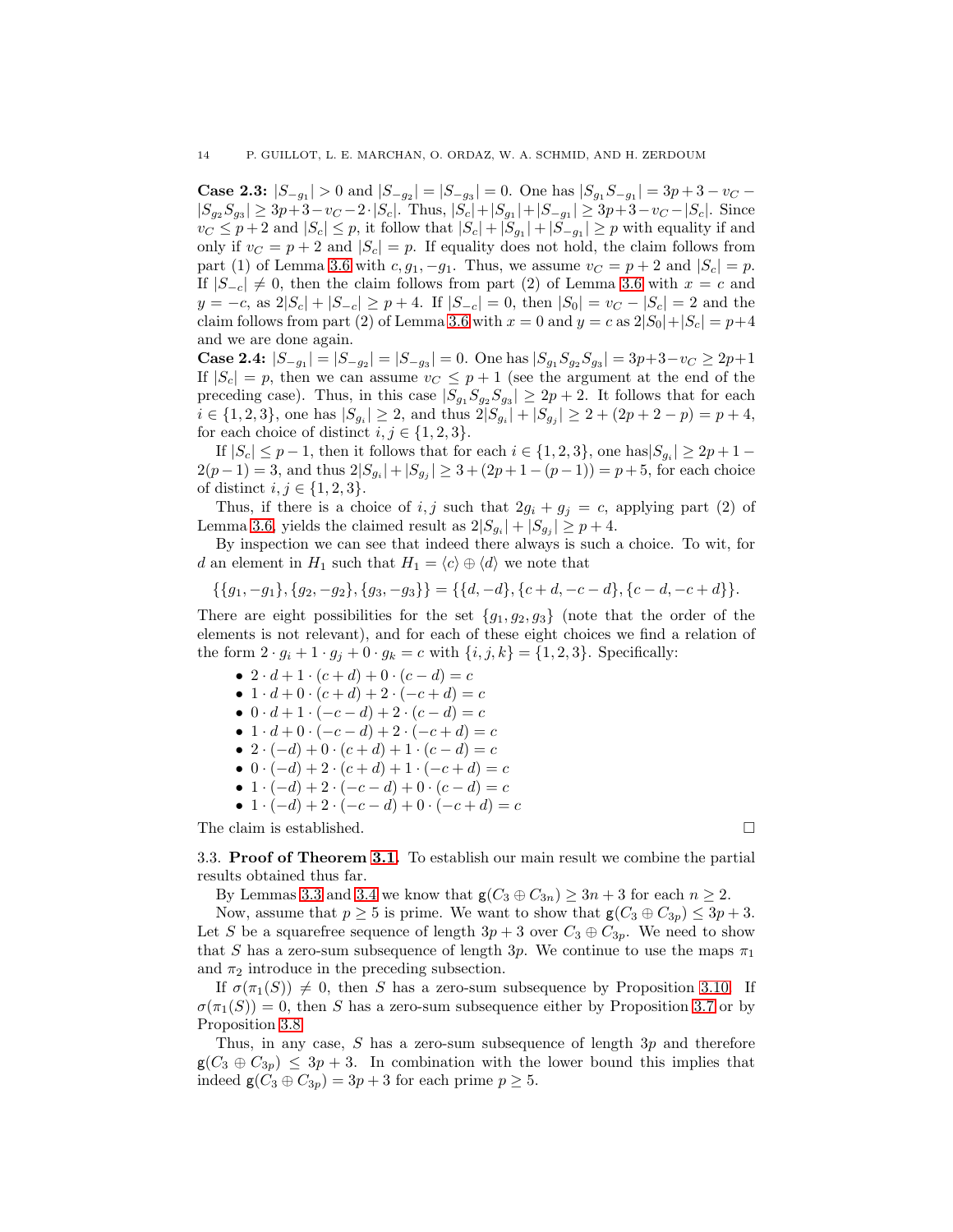It remains to determine the value of  $g(C_3 \oplus C_6)$  and of  $g(C_3 \oplus C_9)$ . We know by Lemmas [3.3](#page-5-0) and [3.5](#page-6-0) that the respective values are lower bounds. To show that these values are the exact values of the Harborth constant we used an algorithm for determining the Harborth constant that we discuss in the last section.

# 4. An algorithm for determining the Harborth constant and some computational results

For the description of the algorithm we use the language of sets rather than that of sequences, as the description feels slightly more natural. To determine the Harborth constant of  $G$  means to find the smallest  $k$  such that each subset of  $G$ of cardinality k has a subset of cardinality  $exp(G)$  with sum 0. We outline the algorithm we used below.

In the first step, all subsets of G of cardinality  $exp(G)$  with sum 0 are constructed (see Remark [4.1](#page-14-0) for some details on this). If the subsets of cardinality  $\exp(G)$  with sum 0 happen to be all the subsets of G of cardinality  $exp(G)$ , then this means that the Harborth constant is  $\exp(G)$ . If not, then we consider all subsets of G that are direct successors of a set of cardinality equal to  $exp(G)$  with sum 0; in other words, we extend each subset of cardinality  $\exp(G)$  with sum 0 in all possible ways to a subset of cardinality  $\exp(G) + 1$ . Thus, we obtain all subsets of G of cardinality  $\exp(G) + 1$  that contain a subset of cardinality  $\exp(G)$  with sum 0. If the subsets of G obtained in this way are all subsets of G of cardinality  $\exp(G) + 1$ , then we have established that the Harborth constant of G is  $exp(G) + 1$ . If not, then we continue as above until for some k the set of subsets of cardinality k obtained in this way coincides with the set of all subsets of cardinality  $k$  of  $G$ .

Below we detail the steps of the algorithm a bit more. However, a more complete investigation of the algorithmic problem will be presented elsewhere, and we gloss over more technical aspects here.

### 4.1. The steps of the algorithm.

**Input:** A finite abelian group  $G$  of order  $n$  and exponent  $e$ . **Output:**  $g(G)$ , the Harborth constant of the group G.

- [Initialization] Let  $\mathcal{Z}(e)$  denote the collection of all subsets of G of cardinality e that have sum 0. Set  $k = e$ .
- [Check] If  $|\mathcal{Z}(k)| = \binom{n}{k}$ , then return  $\mathsf{g}(G) = k$  and end. Else, increment k to  $k+1$ .
- [Extend] Let  $\mathcal{Z}(k)$  denote the collection of all subsets of cardinality k of G that have subset that is in  $\mathcal{Z}(k-1)$ . Go to [Check].

We add some further explanations and remarks.

### <span id="page-14-0"></span>Remarks 4.1.

(1) The group intervenes only in the step [Initialization]. (The rest of the algorithm operates merely with subsets of a given ambient set.) To find all subsets of cardinality e with sum 0, we browse all subsets of cardinality  $e-1$ . For each of these sets, we check if the inverse of the  $e-1$  elements belongs to the set; if it does not, we add it to the set to obtain a set of cardinality e and sum 0. For this step the subsets of  $G$  are represented by a bitmap.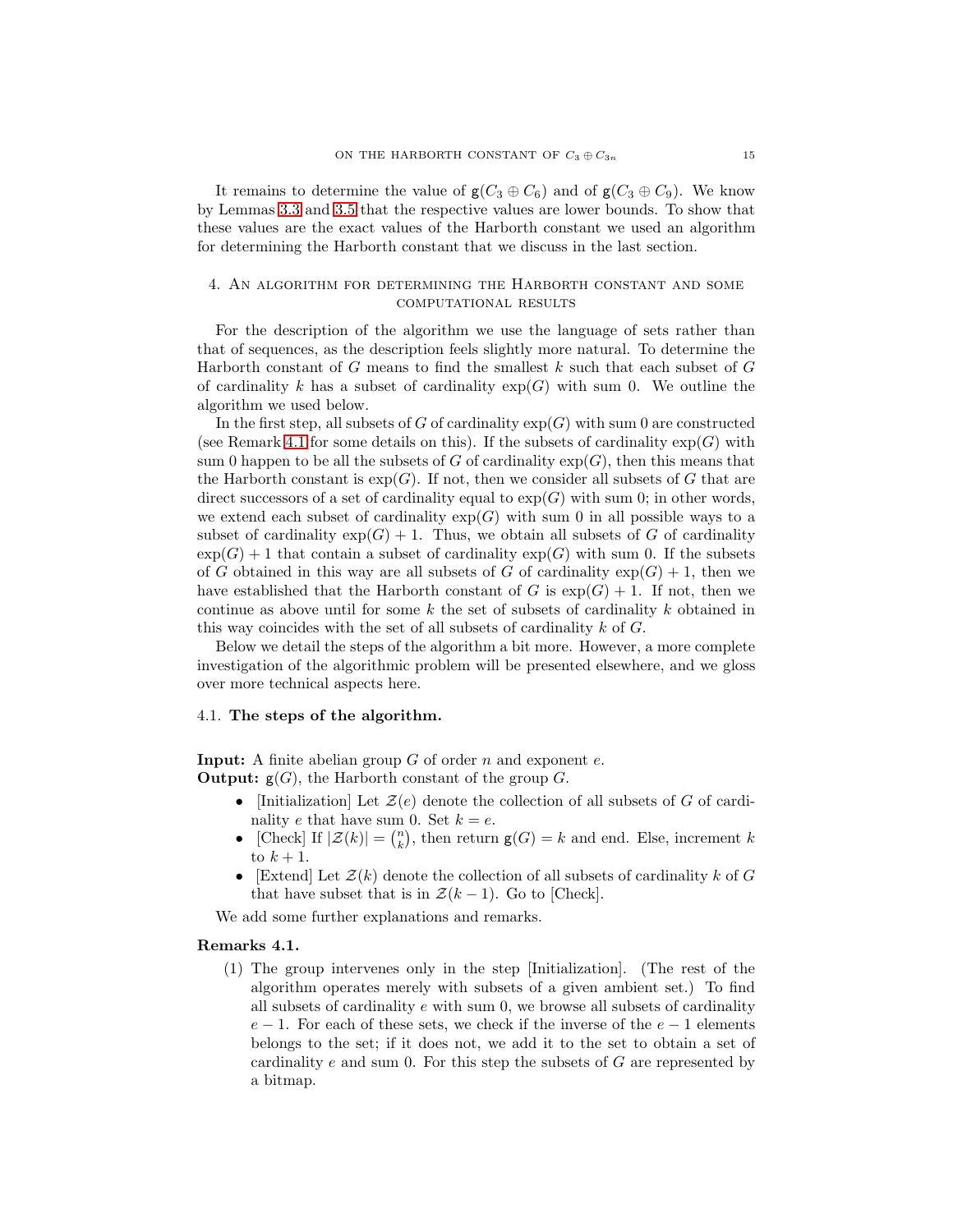#### 16 P. GUILLOT, L. E. MARCHAN, O. ORDAZ, W. A. SCHMID, AND H. ZERDOUM

- (2) For the latter parts of the algorithm in addition to the representations as bitmaps a judiciously chosen numbering of the subsets of  $G$  is used. In particular, the numbering is chosen in such a way that for every subset its cardinal is at least as large as the cardinal of all its predecessors. This is useful as in this way at each step, our search can be efficiently limited to the  $\binom{n}{k}$  subsets of a given cardinal k instead of having to consider all  $2^n$ subsets at each step.
- (3) The subsets of cardinality k that are not in  $\mathcal{Z}(k)$  are all the subsets of G of cardinality  $k$  that have no zero-sum subset of  $e$  elements. Thus, in the final step before the algorithm terminates we effectively have all the subsets of G of cardinality  $g(G)-1$  that have no zero-sum subset of e elements. That is, the algorithm can be immediately modified to solve the inverse problem associated to  $g(G)$  as well.
- (4) The algorithm is valid for any finite abelian group. With the hardware at out disposal it is possible to compute the Harborth constant for finite abelian groups of order up to about 45. The main limiting factor is memory. In order to increase the size of accessible groups, we are currently working on a more efficient subset-representation based on data compression.
- (5) The fact that e is equal to the exponent of the group is not relevant for the algorithm. It can be directly modified to compute related constants.

We end by mentioning two further computational results.

# Proposition 4.2.

- (1)  $g(C_6 \oplus C_6) = 13$ .
- (2)  $g(C_3 \oplus C_{12}) = 15$ .

The former confirms the conjecture by Gao and Thangadurai, mentioned in the introduction,  $g(C_n \oplus C_n) = 2n + 1$  for even n in case  $n = 6$ . The latter shows that  $g(C_3 \oplus C_{3n}) = 3n + 3$  also holds for  $n = 4$ , which supports the idea that  $g(C_3 \oplus C_{3n}) = 3n + 3$  might hold for *n* that are not prime as well.

#### **REFERENCES**

- <span id="page-15-5"></span><span id="page-15-2"></span>[1] B. Bajnok, Additive Combinatorics, A Menu of Research Problems, Chapman and Hall/CRC, 2018.
- [2] E. Croot, V. F. Lev, P. P. Pach, Progression-free sets in  $\mathbb{Z}_4^n$  are exponentially small, Ann. of Math., 185 (2017), 331–337.
- <span id="page-15-3"></span>[3] Y. Edel, C. Elsholtz, A. Geroldinger, S. Kubertin, L. Rackham, Zero-sum problems in finite abelian groups and affine caps, Q. J. Math. 58 (2007), 159–186.
- <span id="page-15-4"></span>[4] J. Ellenberg, D. Gijswijt, On large subsets of  $\mathbb{F}_q^n$  with no three-term arithmetic progression, Ann. of Math. 185 (2017), 339–343.
- <span id="page-15-1"></span>[5] P. Erdős, A. Ginzburg, A. Ziv, A theorem in additive number theory, Bull. Res. Council Israel 10F (1961), 41–43.
- <span id="page-15-0"></span>[6] W. D. Gao, A. Geroldinger, Zero-sum problems in finite abelian groups: a survey, Expo. Math. 24 (2006), 337–369.
- <span id="page-15-7"></span>[7] W. D. Gao, A. Geroldinger, and W. A. Schmid, Inverse zero-sum problems, Acta Arith., 128 (2007), 245–279.
- <span id="page-15-6"></span>[8] W. D. Gao, R. Thangadurai, A variant of Kemnitz conjecture, J. Combin. Theory Ser. A 107 (2004), 69–86.
- <span id="page-15-8"></span>[9] A. Geroldinger, Additive group theory and non-unique factorizations, in: Combinatorial Number Theory and Additive Group Theory, A. Geroldinger and I. Ruzsa, eds., Advanced Courses in Mathematics - CRM Barcelona, Birkhäuser, 2009, pp. 1–86.
- <span id="page-15-9"></span>[10] D. J. Grynkiewicz, Structural Additive Theory, Developments in Mathematics, Springer, 2013.